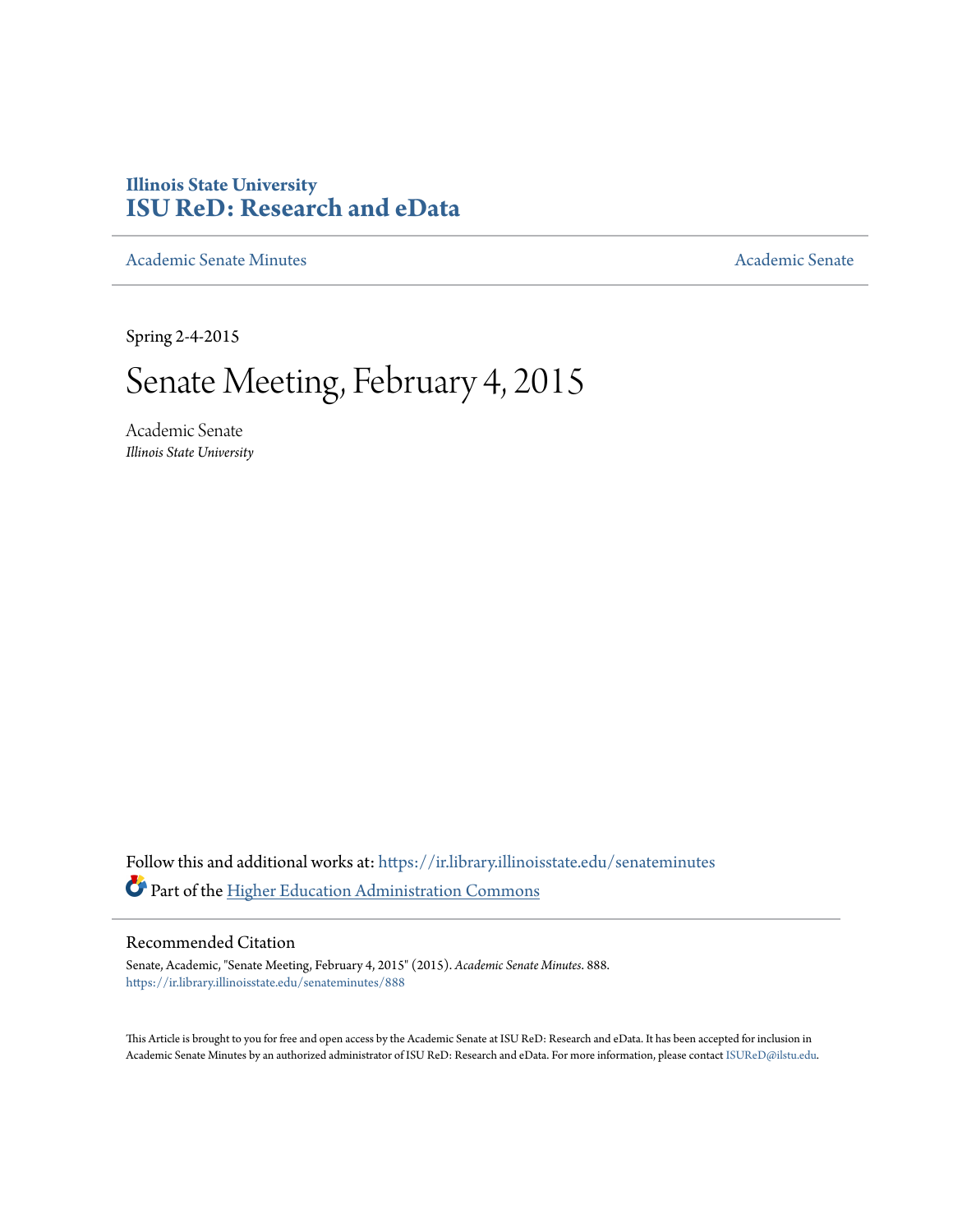## **Academic Senate Minutes Wednesday, February 4, 2015 (Approved)**

#### *Call to Order*

Senate Chairperson Susan Kalter called the meeting to order.

#### *Roll Call*

Senate Secretary Ed Stewart called the roll and declared a quorum.

#### *Approval of Minutes of January 21, 2015*

**Motion XLV-129:** By Senator Thornton, seconded by Senator Whittington, to approve the minutes. The motion was unanimously approved.

#### *01.16.15.03 Request for Endorsement: Information Technology Strategic Plan 2015 – 2018: Innovative Technologies, Engaged Partners (Mark Walbert, Assoc. VP for Academic Technologies, Matt Helm, Asst. VP for Administrative Technologies)*

**Dr. Walbert:** This is our third version of the IT Strategic Plan. We have a coordinating team that has been working now for about two years on this. They go around campus and see what people's views are. Angela Engel, who is in PURPA, has been leading that group.

This is a new plan, but it builds on the previous two. It gets shorter each time we write it. The plan was formed by talking to a lot of different people on campus and getting a lot of information. We did an environmental scan, both internally and externally. We had focus discussions with a number of groups. We did two online surveys and we did a SOAR looking at strengths, opportunities, aspirations and results planning exercise with the Data Stewardship and IT Council. We visited several groups at the beginning and end of the writing stages. Those groups were the IT Council, the Architectural Review Council on the IT side, the Deans Council. We talked with innovative faculty, the AP Council, Civil Service Council, student ambassadors and the Student Affairs Advisory Group and local IT leaders.

The vision for IT is to leverage information technology assets to enrich students, faculty and staff in learning, teaching, research, scholarship, creative expression and public service. IT's role is to support what we do here. The values we adopted are four. Number one is collaboration. Usability is another value. Third is agility. The information technology assets need to be scalable, flexible and adaptable. We need to be able to scale up the technology services that we are offering from a small level to a campus-wide level. Preservation is important. It is a value because the university needs to protect, maintain and capitalize on its information assets.

We have four goals. The first goal is about supporting student-centered educational experiences. We want you to have all of the assets you need to get your work done available. The second strategy is to fully develop and utilize the new student information system and other information systems. We talked to you last month about the LEAPForward project and all of the different pieces that were a part of that. We want to utilize analytics to improve student outcomes. We want to take large sets of data and figure out things about what you may not know to ask. You can leverage a large data set to be able to predict student success factors. It will help students choose the right major path. And finally, facilitate accessibility by all members of the university community.

Goal 2: Support rigorous innovative and high-impact academic programs and facilitate university research with state of the art information assets and technologies. One of the strategies that supports that goal is to develop and support collaborative learning environments beyond just the classroom. One of the things that mobility has allowed us to do is create spaces in which mobile devices can come together that, particularly, students can use to promote their learning.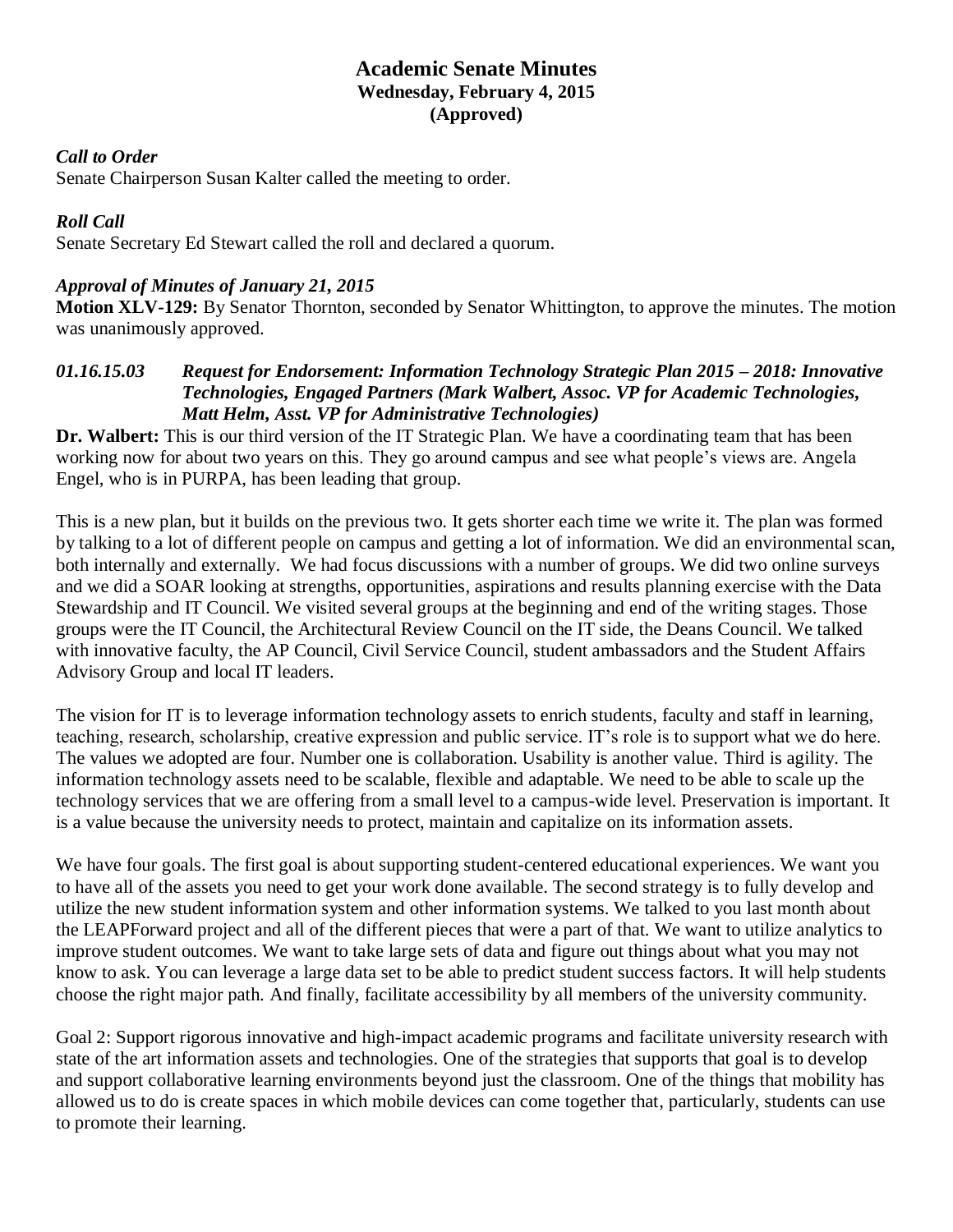Second, provide information assets and technology to support a sustainable mission of consistent growth in the research enterprise. This is one of the things the cloud environment helps us to do that we could not do years ago. We need to focus on how we can assist the research enterprise in whatever way possible to both grow research that we currently don't do now because we lack the computing or storage power and to sustain it after it has started.

Finally, evaluate the creation and deployment of new and innovative curriculum delivery. It's about whatever the universities goals are for curricular delivery, we are going to be able to support that. The next strategy is to ensure appropriate instructional technology available in all scheduled learning spaces. We are at the end of the third year of a project to put similar instructional technology in all scheduled learning spaces so that we will no longer get a call in the fall with someone saying I'm in a classroom with a chalkboard, because they will all have similar kinds of technology that will be very useful for faculty. They will be similar enough that you don't have to worry about going from room to room and not knowing how to make it work. Finally, support faculty development and growth in competency and expertise in technology. Those are the first two. My colleague Mathew Helm is going to take you to the other two goals.

**Dr. Helm:** As we talk about the second half of the goals, we are talking more about integration and collaboration among systems at the university. So goal three gets at the integration and collaboration regarding information assets and technology throughout the university. The first one, ensure a high-performance, reliable network, we have made great strides in that regarding our server connections and also in terms of our wi-fi on campus. The more we put out there, the more people use, the more strategies we have to put in place to make sure that we have enough bandwidth to move forward. At the same time, we have to have a good plan for how we are going to integrate systems on campus.

Also, we want to enhance our communications and our partnerships among the business units. This is not only about technology, but how we can collaborate with the business units and the academic units to understand what their needs are before we even start to talk about technological solutions. We also want to make sure that we are evaluating and supporting any emerging technologies. That means a research and development effort. We need to know how it affects the different units on campus and we need to put some emphasis on training to most effectively use those resources.

The next goal has to do with enhancing the institutional effectiveness through adoption of enterprise architectural principles. We are not talking about standardizing everything; it's about planning and coming up with a collaborative approach to discuss what should our architecture look like today and in five years. Over the last two to three years, we have put some architectural teams together across the campus to discuss various domains so that we can start coming up with some common standards that we do want to implement.

The first thing is leveraging our business intelligence to ensure that we are using that data for good decision making and that we are able to put some solid data behind any decision that we are making. Another emphasis is on managing risks to the institution. That risk could be security, preservation; it could be many different things. We do want to have systems in place that are flexible and can be changed over time. We don't want vendor lock-in because nothing else works with it. So we want to make sure we are purchasing standards-based technology so that we can talk to several different vendors and get the best price and architecture to make it expandable.

The last couple—we want to put in an architectural framework for the protection of our assets, but also to assist access to scholarship. This would include things like ISU RED to give access to data sets to the campus at large. There is a strong preservation piece as well. As sort of the last piece of this, we want to make sure that as we expand the information assets on campus, we want a methodology about how we go about making decisions. One way is to look at what we currently have today. We want to make sure that if someone has a need that we have an inventory of what everyone has on campus so that we can say someone already has a solution; will this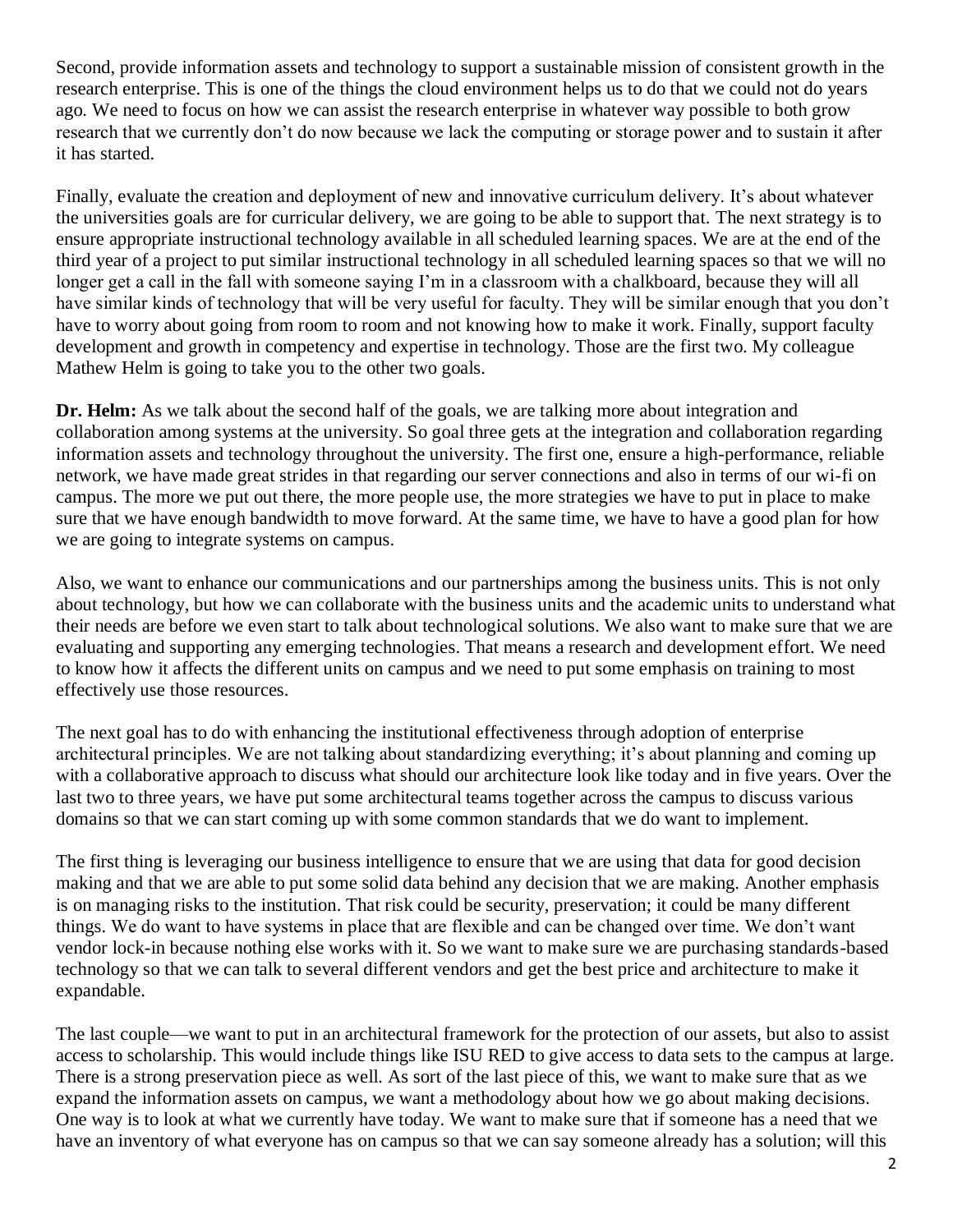work for you. We are not saying the solution will work for everyone, but we want to make sure that before we do a big expenditure on a new system, that we are looking at what we have today and whether it works for people. We want to keep track of requests that come in. We might find that we have three units that have the same request. Can we get them to collaborate and see if there is a solution that will meet all three of those needs? The other piece of it is to look at third party products rather than doing expensive in-house development. Lastly, we will still have some needs for developing in-house solutions, but we want those to more oriented toward integrating systems together.

This is a very high-level plan, so we need to have tactical plans annually to say these are the components of the strategic plan that we are going to attack next. We want to prioritize things and do so through a governance structure to make sure we have the right priorities for the university. IT doesn't want to be the decision maker on those priorities. They need to come from the university and academic units.

The Data Stewardship and IT Services Council will continue to monitor the progress of those projects and the Senate will be reported to annually through that organization. We want to make sure that we are doing things in accordance to Educating Illinois, so we will be reporting to the group that is monitoring that also.

**Senator Horst:** Could you talk about how your organization addresses privacy and securing data?

**Dr. Helm**: Two years ago, we formed an information security office that has a critical response team that deals with breeches and things like that. We are starting an educational effort through that office for the campus at large to ensure that we broadcast that information and people are made aware of what the risks are. We are looking at contracts that come in to make sure they have acceptable security provisions in them. We have also been upgrading our appliances that secure our network and protect our data.

**Senator Eckrich**: Who is on the Data Stewardship and IT Council?

**Dr. Helm**: The composition has associate and assistant vice presidents. It also has representatives from two colleges and from the Academic Senate when Dan Holland was chair. We have 17 members.

**Dr. Walbert**: Each of the units of the university is represented. Two of the deans, internal auditing, legal counsel…

**Senator Crowley**: Is there a protocol to make sure that there is wide representation across campus? If we were to revisit this ten years from now, would we be able to convene a diverse group of people for this very critical part of our university?

**Dr. Helm**: We want to be as inclusive as possible in terms of representation and I think that they have been successful in the creation of that, particularly governance structures, to ensure that we have members from both the academic and administrative side and throughout all of the divisions. In the charter of the stewardship council, it does talk about the inclusiveness of the campus as a whole.

**Senator Hoelscher**: Is the campus wireless campus wide, including the quad?

**Dr. Helm**: No, the first wireless plan is complete but we are now on the second. We are swapping out the old system; it did not provide enough coverage or bandwidth. So we have recently negotiated a new agreement with a different vendor. We have now put in new hot spots in Milner, the Bone Student Center and Schroeder as our primary test beds to see what the loads are going to be on those systems. Eventually, we are going to be swapping out those for higher density wi-fi so that we can meet the needs. We are looking at the quad area to ensure that we can get adequate coverage out there.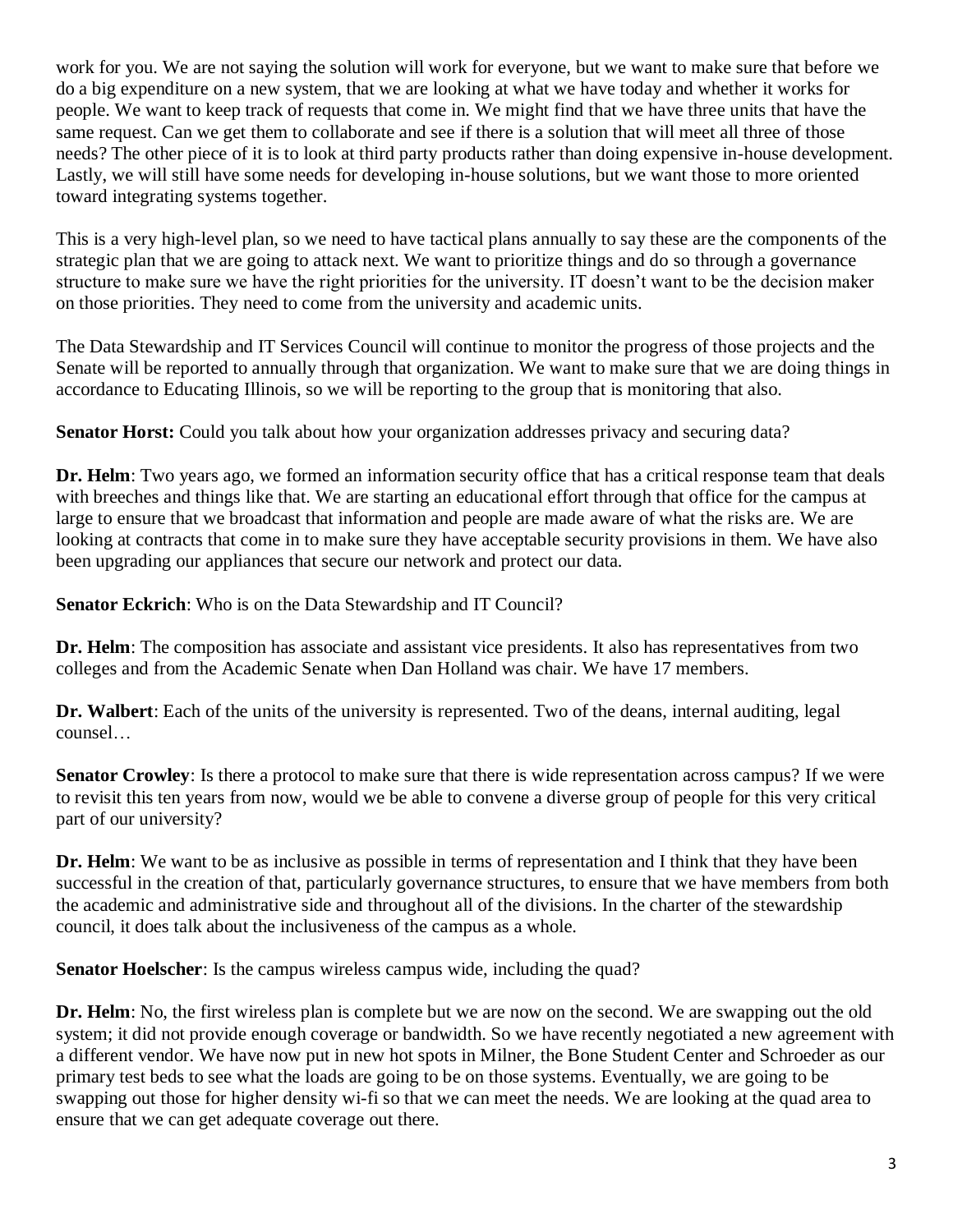**Senator Ellerton**: One of the rooms that was used, I think as a trial for a new version of projection and so on, in fact took some of the replaced white board space to be used as a projection space. So, with all good intentions, a lot of the key white board space has now been lost and the pull down screen isn't used at all because you can't because the projector isn't there. That may be an individual case. Is there opportunity to address deficiencies like that or problems as they arise?

**Dr. Walbert**: There is no such thing as a single classroom design. One of the things we found early on was that projecting onto a white board creates glare so a lot of people don't like to use it that way. They use the screen instead. When the classrooms were originally designed, there was a front of the room and the front of the room had some sort of a writing surface on it. So in our first round of installations, we would put the projection in that front of the room. As we go through classrooms and update them, if we want white board space, whether the white board space is in the middle of the room or the projector is shining into the middle of the room—when we evaluate the space, we try to find a balance between white boards and screens. One of the technologies that we are experimenting with is a white board paint. You can paint an entire wall with this and it is used like a white board.

**Senator Ellerton**: Originally, this one was not set up so that it projected onto the white board. It was changed so it did. That seems to be counter to what you are saying.

**Dr. Walbert**: Projecting onto a white board is not our standard plan. There are only 320 classrooms and they are not all exactly the same.

**Senator Kalter**: First, I would like to volunteer if you would like to have the Senate Chair continue to be on the council. I would be happy to do it. If you want somebody who knows more about IT, we could hold an election and have a volunteer from the Senate. It seems like a good idea to maintain that connection. Second, I think you have already answered this in the last bullet point of the strategic plan. Would you say it is an assumption or a rule that in-house solutions are always more expensive than the other two options?

**Dr. Helm**: If you are talking about total cost of ownership, it is almost always more expensive because you always have to train the next set of people to work on that. IT people tend to move around a lot today, so it becomes a very expensive proposition that everyone annotates the code in a way another person could pick it up.

**Motion XLV-130:** By Senator Gizzi, seconded by Senator Rich, to endorse the IT Strategic Plan for 2015-18. The motion was unanimously approved.

## *Chairperson's Remarks*

**Senator Kalter: Good evening!...** 

With the beginning of our discussion of the proposed revisions to the Student Code of Conduct tonight, we have a full agenda, so I will hold any comments until we get to our action and information items.

I would like to welcome Senator Nagorski and thank him for his service.

I also just wanted to express my condolences to the family and friends of Benjamin Allison and extend my concern to Joshua Dunn, his family and friends.

I'll leave my comments at that for now. I can take questions if anyone has questions.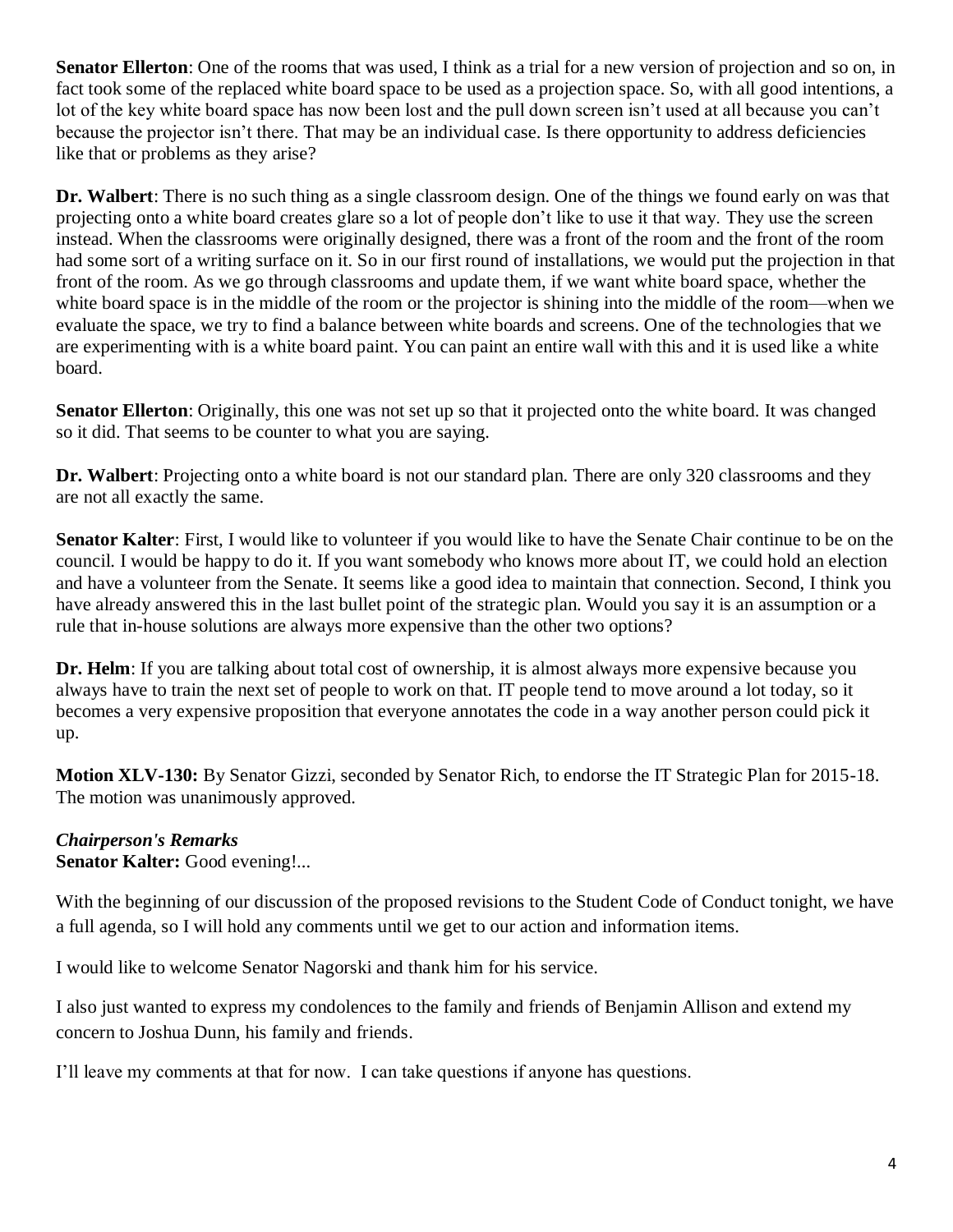## *Student Body President's Remarks*

**Senator Joyce:** Hello everyone. The last time we met, I said that the Student Government Association was planning a couple of events. First, we will be hosting a Wellness Fair March 2<sup>nd</sup> from 2:30 p.m. to 5:30 p.m. This is the first time SGA is hosting something of this sort and it is spearheaded by the senator from the Mennonite College of Nursing. The event is being organized by SGA, but it will showcase different health organizations, Health and Wellness and the College of Nursing. The second event is the town hall meeting. This event will be held March 3<sup>rd</sup> from 5:30 to 7:30 in the Old Main Room. The town hall meeting will be an information session to connect both students and the administration while allowing open conversation. I have invited Senator Dietz and all five of the vice presidents to this event. Each will give a brief description of their role at the university. After each individual has had time to speak, we will then open the floor for questions. This will allow the students to match a face to a name and position of the administration.

**Senator Paterson**: I am trying to figure out who the fifth vice president is.

**Senator Joyce**: That would be Associate Vice President Baur. My goal is for students to get a better understanding of the departments within our university and feel freer to bring comments to the proper division. We are beginning a marketing campaign next week, so I expect a good turnout. Even though this event is being put on for students, I want to invite all of you to attend.

#### *Administrators' Remarks*

#### • *President Larry Dietz*

**President Dietz:** I was asked to comment on Executive Orders 8 and 9 from the governor. President Easter from the University of Illinois and I had a side conversation at the IBHE meeting yesterday about those. There is a lot of debate that is being worked out with the governor's legal office and general counsel of the various institutions around the term "state agency". We confirmed yesterday with the Chair of IBHE that universities are not state agencies and as a result of that, we don't think we are subject to some of the executive order language. We are going ahead and complying with the spirit of these two orders. For example, they asked to report on hirings between November 1, 2014 and January 20, 2015. A lot of that was around the political issue of trying to make sure that the former Governor Quinn didn't use some political maneuvering to put people in places based upon politics and not necessarily the needs of the institution. We don't do that, but we have complied with that request. We don't think some of the other language applies to us because all of our appropriation is spent on personnel. There is freeze language in there related to discretionary spending. That would be true if we were a state agency, but, essentially, it wants us to be good stewards of the dollars that we have, so we have been in compliance so I don't think there is much to worry about in regard to those executive orders.

The governor's State of the State Address happened today. There wasn't in there anything to be very excited about other than we all know that the State of Illinois is in a fiscal dilemma. The 18<sup>th</sup> of February is when he will make the address about the budget. He did say today that he wanted to increase the expenditure for education; higher education was not mentioned.

You may have seen a communication that came out last Friday. It was from the Illinois Council of Community College Presidents. This was an announcement that the presidents wished to join 21 other states in offering four-year degrees. We have concerns about it in terms of overlap and mission creep related to community colleges. The President of Heartland Community College met with me last week and gave me a heads up that this was probably going to happen. He pledged to me that before Heartland would do anything that we would have conversations about that. This was a discussion item yesterday at IBHE. The topic should be what are the needs of the State of Illinois related to the workforce versus do community colleges have the authority to offer four-year degrees. That is the tenor we are going to take here and we are trying to get the IBHE to take the same kind of tact.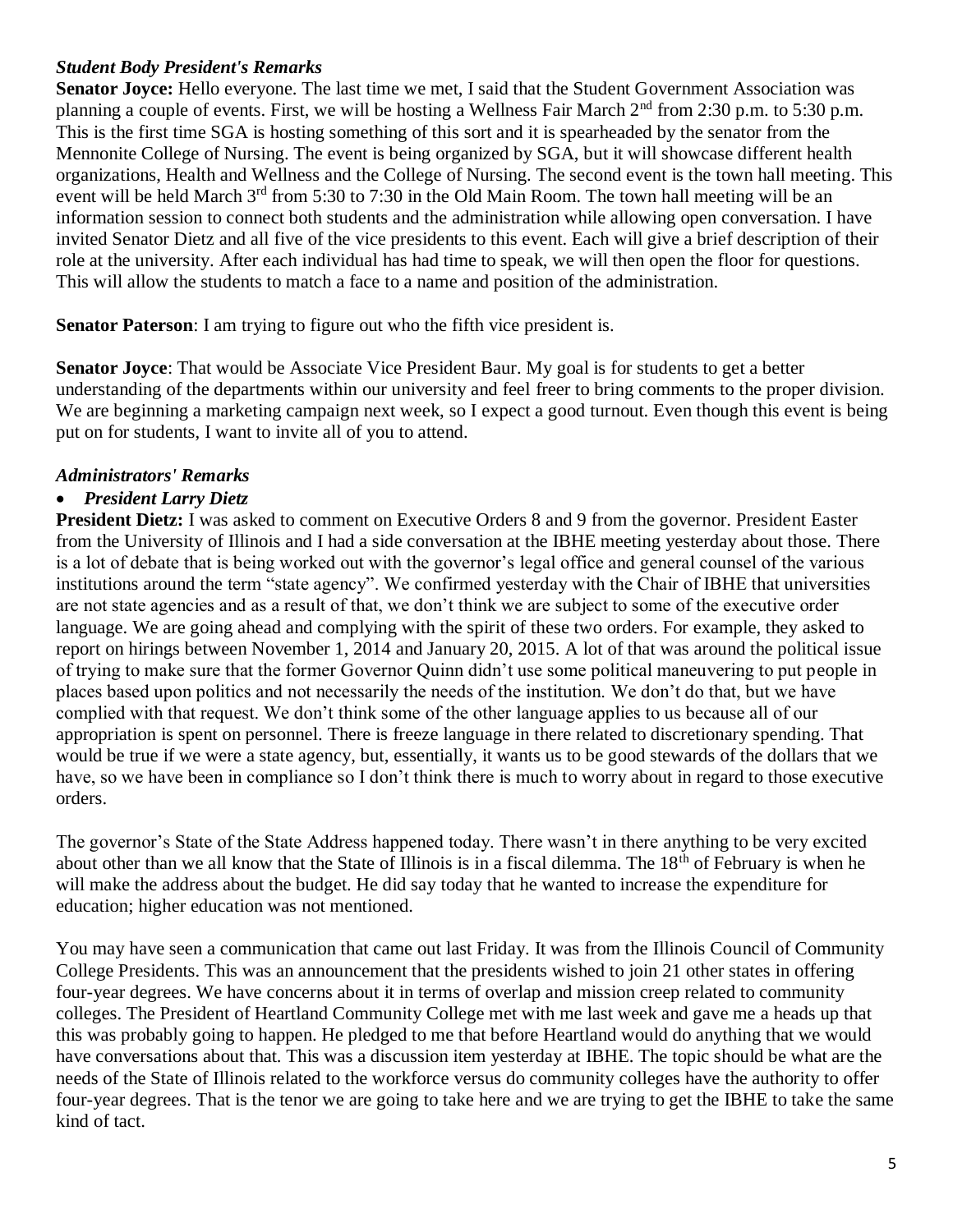Next week, we will have airport interviews for the VP of Academic Affairs and Provost. There will be a decision on the state relations position that will probably be released either the latter part of this week or the early part of next week. Lastly, thank you to the grounds crew for getting the sidewalks and streets in as good of a shape as they did after the big snow on Sunday. They were out there all night getting things ready for us on Monday.

## • *Provost Janet Krejci*

**Provost Krejci:** I would also like to offer my condolences to the family of the student we lost and I appreciate the work that Steven Hunt and that whole department did to provide support to the family and students.

Congrats are in order for a couple of areas. The Athletic Academic Scholars with Honors were honored last night and we had 108 student athletes who had a 4.0. Over 300 of our athletes have a GPA over 3.0. Joe Zolper, who is a History student, has been selected nationally from ROTC to attend the George Marshall Leadership Seminar. He was selected from thousands of applicants. Two other ROTC students, Steve Perez from Psych and Jacob Hansen from Business, were selected for the Cultural Understanding and Proficiency Program, again selected out of thousands of applicants. Steve will be going to Rwanda for a three-week emersion program and Jacob will be going to Viet Nam.

A taskforce on civic engagement has been formed; Jan Paterson is chairing that and they have been meeting already. We got a small grant last fall to help kick start this. We will be looking forward to their recommendations by the end of the semester. The Long-Range Financial Planning Taskforce, chaired by Deb Smitley and Troy Johnson, has also kicked off. Senator Rich will be on that as the Chair of Planning and Finance.

We continue to watch enrollment data carefully. Applications are down about 15% at this time and we believe some of that is related to the issues with the student information system. Fall deposits, however, are up by 15%. The application and deposit pool remain high in terms of ACT, diversity and the richness our students are bringing in. Spring enrollment is up by several percentage points. The College of Fine Arts Dean Search Committee will meet next to determine the potential for either the next group of telephone or airport interviews.

The International Seminar was held today. We had students from several different countries in the room, as well as faculty and staff. That group has been moving forward to look at connections with Panama, Mexico and continuing to create partnerships around the world. Next weekend, MBLGTACC, we have over 2,000 participants coming to a conference on this campus. It will be a tremendous event and they will be looking to see if we would be designated as a campus-friendly community. A Fine Arts cabaret will be kicking off on February 12. Aaron Schock will be holding a presentation here on February  $17<sup>th</sup>$  for the campus community on human trafficking. I had a great conversation with the Chairs Council last week. We held the Provost Advisory Council meeting at the University Galleries this morning, which is a great place to hold meetings.

## • *Vice President of Student Affairs Brent Paterson*

**Senator Paterson:** First, thank you to President Dietz for his acknowledgement of the grounds crew. They did a lot of really hard work. MBLGTACC stands for Midwest Bisexual, Lesbian, Gay, Transgender Ally College Conference. It is pronounced mumble tech. We are still looking for moderators for some of the sessions. If anyone is interested in doing that, you can go to MBLGTACC2015.org and sign up for that.

The Accreditation Associations for Ambulatory Healthcare visited our Student Health Services in December. We received word that we were reaccredited for another three years. I mentioned in the fall some of our needs in terms of counseling and psychiatry. We were lucky to be able to hire a ten-month staff psychiatrist, so we will now have two psychiatrists on staff in Student Counseling Services. As part of our Higher Learning Commission visit, there is a student survey that will be going out again on February  $9<sup>th</sup>$ .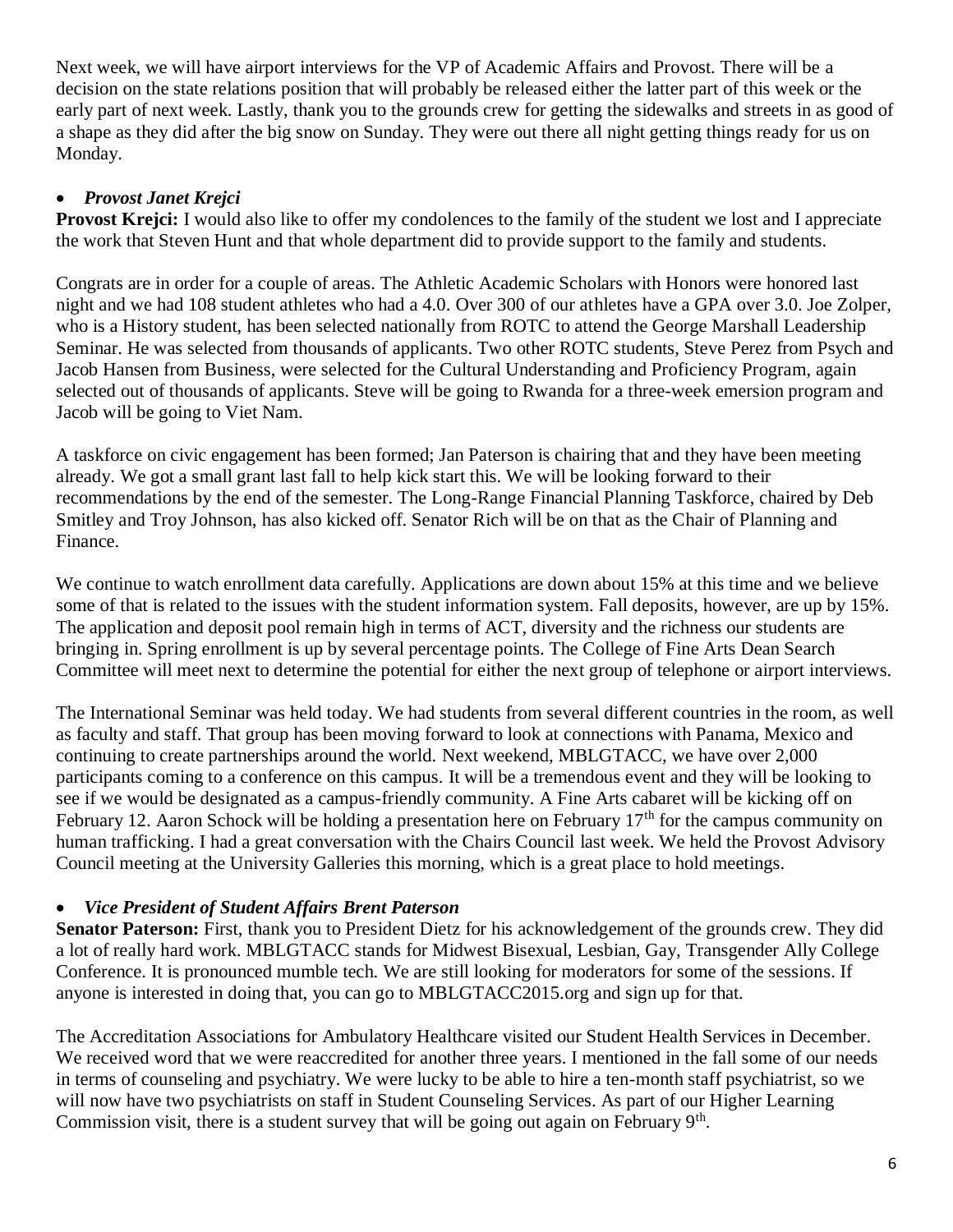There are many folks that supported Ben Allison's family during that very trying time. The students from WZND, who knew him very well, spent a lot of time at the hospital with his family. Students have planned a memorial service for Friday afternoon in this room.

## • *Vice President of Finance and Planning Greg Alt*

**Senator Alt:** We have not received anything substantive about a mid-year rescission or reduction for the FY16 appropriation. We will probably not hear anything until the governor gives his budget address on February 18<sup>th</sup>. The governor has recently appointed a new Chief Financial Officer by the name of Donna Arduin, who is an economist with a long history of working with states that face fiscal challenges. Her focus is primarily on changing the tax structure. However, she also does champion performance-based budgeting practices. I think we can expect some additional traction for that kind of movement in funding here. She also has championed some spending cuts to help balance the budget, but they are not necessarily harsh reductions for higher education. I think we should plan for some funding reductions for next year. We have had communications from the Office of Management and Budget about different scenarios to be prepared for. We have a plan in place for a current year reduction and we continue with our plans for cuts to next year's budget.

## *Committee Reports:*

## *Academic Affairs Committee:*

**Senator Crowley:** We kicked our meeting off tonight on the happenings of edTPA on campus and we had a guest, Dr. Amee Adkins; we engaged in an interesting conversation with her. Then we moved on to discuss student help worksites and we are continuing that discussion and how it connects with the Code of Student Conduct and maybe some creative ways to protect our students from ever getting into any dilemmas with such. We are going to recommend the Satisfactory Academic Progress changes. We will be bringing that to the Senate at the next meeting. The Sale and Solicitation of Assignments will be referred to the Senate as well. We discussed the Sale of Instructional Materials and we will be forwarding that to the Senate as well. The Pass/Fail, we want to check the minutes to see when that was last updated. The final one was Non-Traditional Constituents. We are needing to rework that one. We might be sending it to the Provost's Office. We are going to keep our eyes on it because it really needs a lot of work.

**Senator Huxford**: I am told that the Academic Affairs Committee is the one dealing with the Monday, Wednesday, Friday scheduling question. I have been waiting for news on this with bated breath.

**Senator Crowley**: I am going to put that one on the top of agenda next time.

## *Administrative Affairs and Budget Committee:*

**Senator Lessoff:** We mainly talked about procedural matters for business that we had underway, the three projects going simultaneously—the Academic Impact Fund Report, the commentary on the president and the review that we are undertaking of review forms for evaluations of deans, chairs and directors. We mainly figured out how we are going to approach these things because we have pretty much decided all of the substantive matters.

## *Faculty Affairs Committee:*

**Senator Horst:** We had the pleasure of having Provost Krejci come to our committee. We discussed the Distinguished Professor Policy and the University Professor Policy.

## *Planning and Finance Committee:*

**Senator Rich:** We continue to review the documents from our vice presidents. Our homework over the next two weeks is to review our own document and work through proposals for revision.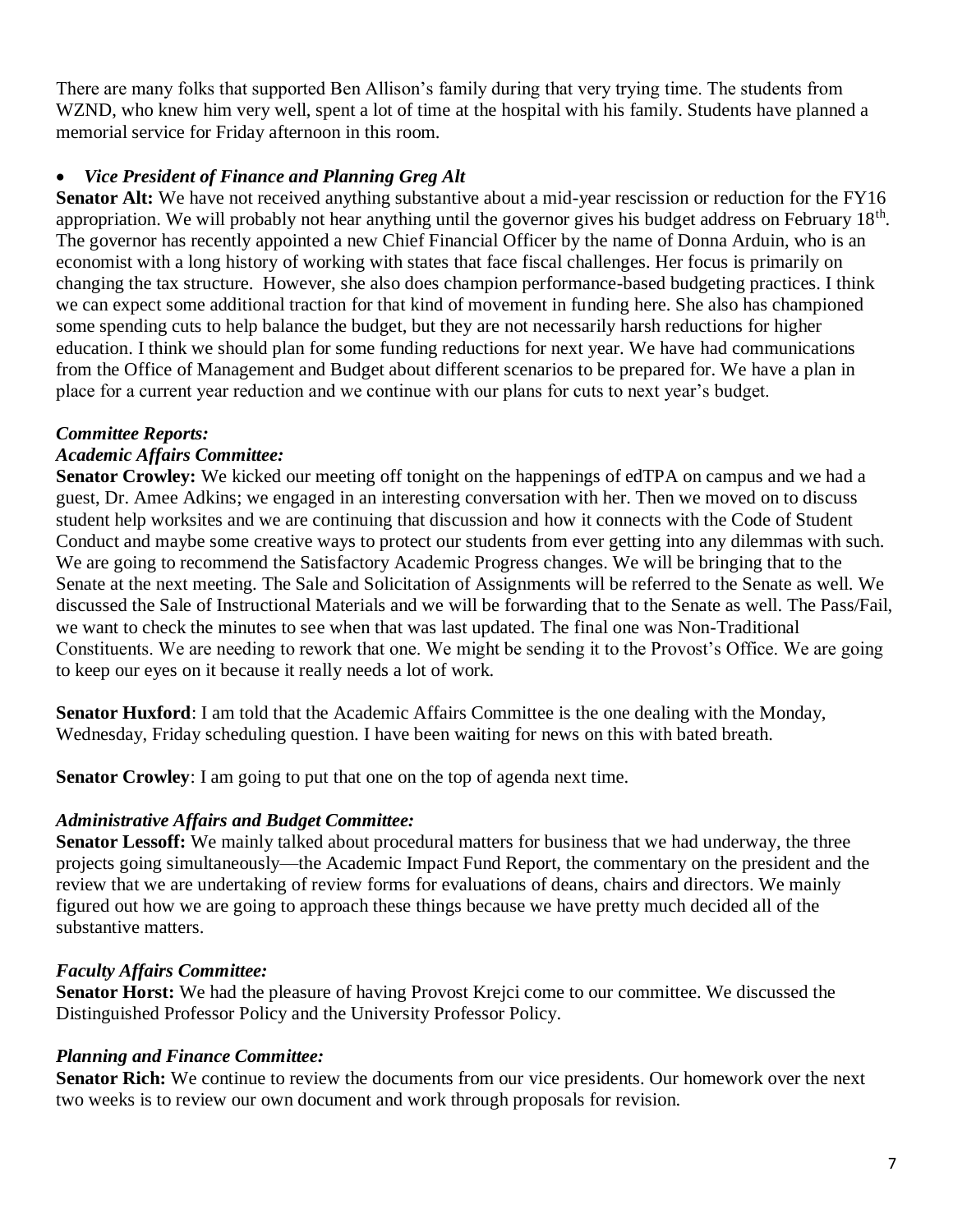#### *Rules Committee:*

**Senator Bushell:** We invited Lisa Huson and Wendy Smith from the General Counsel's Office to help us review the Protection of Minors Policy. We will clean up details and edits that we have discussed and bring that back to Exec to bring to the Senate.

#### *Information Item:*

#### *01.16.15.04 Code of Student Conduct – Review Sections 1 -7 (Draft Approved by SGA) Code of Student Conduct 2012 – Current Version (Comparison Document Only) 01.27.15.01 Reference Document for Code of Student Conduct – Current and Revised (Susan Kalter, Senate Chairperson)*

**Senator Kalter:** Since the Code is a 42-page document, the Executive thought it best to start reviewing the first seven sections tonight and then next time we will review most of the last seven sections. There is a significant item that must go to the Rules Committee because there is a proposal to rearrange some of Senate External Committees in the Blue Book. We are going to start by looking at sections one and two of the new Code. This is the preamble and a section called Authority and Review.

I just have one suggestion. In the Authority and Review section; there is an awful lot that seems to be attempting to capture various items from other policies, like the proposed policy 10, the Memorandum of Understanding, etc., and I would suggest that that section either be removed or greatly reduced because some of the things don't really follow what we do or they may be changed by whatever we decide policy 10 would be. A general principle that we have is to not try to put other policies inside of policies, because when those policies change, then you have to remember that you have to change the other policy, too.

**Senator Horst**: This is a very large document and traditionally the Senate likes to focus in on what is being changed. I am hoping that we can get a marked-up copy for next time.

**Dr. Munin**: As far as speaking to the process, while there are parts in the old Code that are now in the new Code, they really saw this as a redraft process. So there isn't a redline version that is available.

**Senator Horst**: Perhaps you could give us a list of the new additions to this.

**Dr. Munin**: Sure, the most substantive changes will come up during our conversation at our next meeting when we are going through the second aspect where we have shifted the process in the way that we phrase it as a much more front-loaded process. In the old system, an allegation would come forward. A conduct officer would review that allegation, assign whether or not charges were potentially violated, send the student a charge letter, have them come in and go through the conduct process. With this new process, it is much more conversational. Instead of starting with an accusation letter, we invite a student to come in to have a conversation about this is what was alleged to have come forth; we would like to have a conversation with you about it. The hopeful outcome of that process is that the student and the conduct officer reach a shared understanding of what happened and if there was a violation of policy, come up with what the most appropriate sanction is.

**Senator Kalter**: One of the things I had already added to one of the things we received in our packets was that the Authority and Review section, number 2, does not have a correspondence in the old Code. Can you address Senator Horst's question about the preamble. Were there significant changes in the preamble?

**Dr. Munin**: There is nothing I would specifically call a major difference.

**Senator Schneider**: If this has been revised as extensively as you are saying, maybe it would be better that we have a presentation by Student Government to talk about the purposes of the changes and what they have deleted. It might be more clear for the discussion if it goes up on the screen.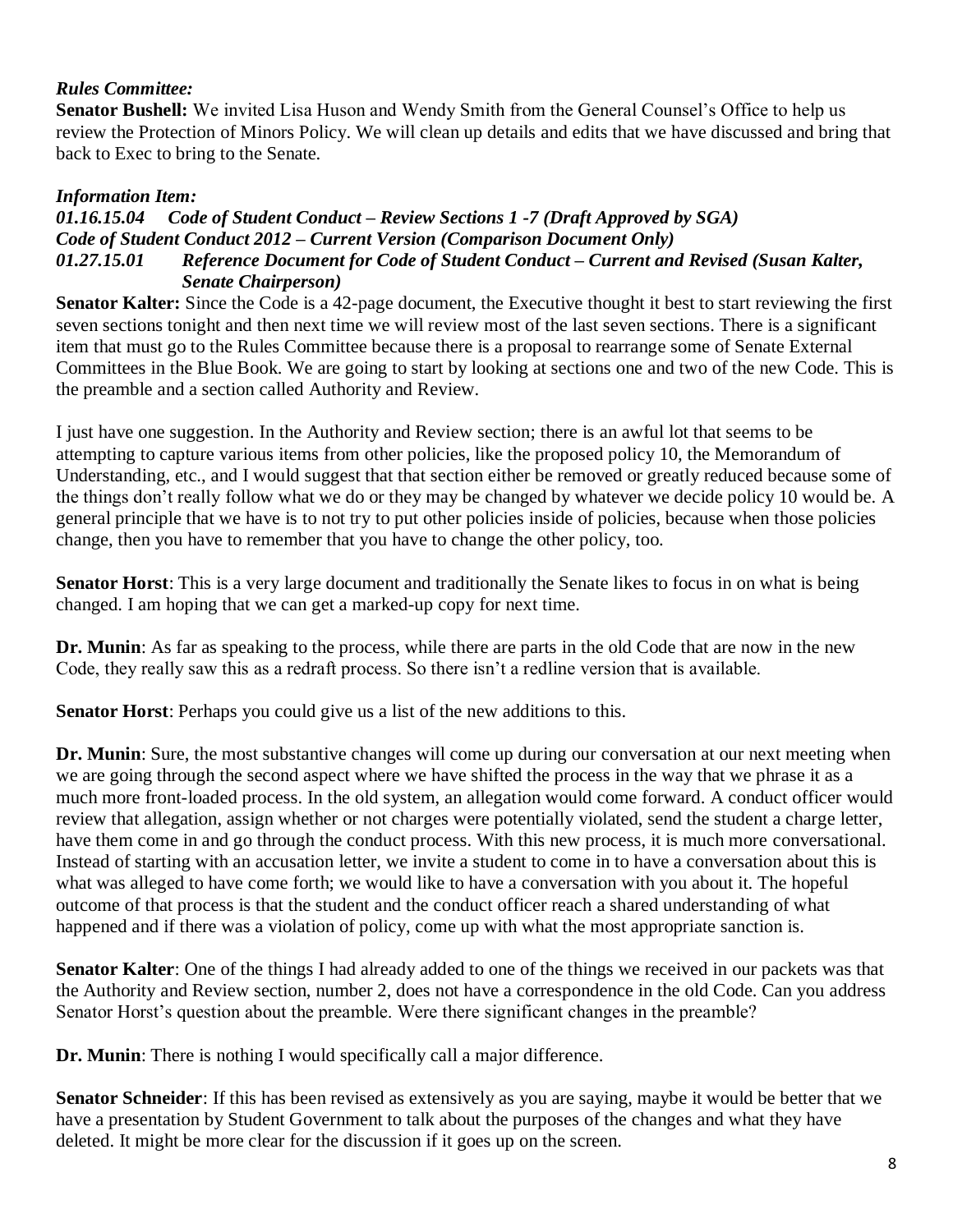**Senator Kalter**: We generally have not done that with anything coming from an Internal Committee.

## **Senator Schneider**: Do we normally have a 42-page document?

**Senator Kalter**: What we are trying to do is give you small sections of it so that people have enough time to read the proposed Code against the current Code and with a rubric that allows us to not waste our time trying to find the stuff in the old Code. That is what I did all day on Martin Luther King Day to try to give people a guide to that. I think in the interest in moving the discussion forward on the Code… To do what you are suggesting, we would have to delay this discussion and hold this discussion next time. It's a little bit difficult today for Dr. Munin to shift modes and give a presentation instead of answering questions. I don't know if this is going to make it through our processes by the end of the year, but it our goal to do so.

**Senator Schneider**: I would just rather see it in its entirety with an explanation and the rationale for the change and not rush it. One of the things I would ask right now is do we have staff that would bring students in for a discussion before the complaint would go through.

**Senator Kalter**: I am going to rule that particular question out of order for this discussion.

**Senator Schneider**: That's just an example. It feels like it is just put down in front of us and we haven't had time to discuss the purpose, the rationale and the impact of the major changes.

**Senator Kalter**: That is what we are here for tonight and we don't have to rush it. If we decide that we haven't had enough discussion on sections 1 through 7, we can certainly discuss them again.

**Senator Schneider**: What was wrong with the current Code of Student Conduct that it needed to be overhauled so extensively?

**Senator Paterson**: The basis for the changes relate to the model Code of Student Conduct that has been written by some experts and attorneys in higher education. The previous Code was based on a version of the model code. There was an update that came about two years ago. In the writing of this Code, we looked at the new model. If we try to go through and redline, I think this would be at least a hundred-page document. Things are significant in specific wording. In terms of intent, they are not that significant. Things are reordered. Some areas have been pulled out.

**Senator Gizzi**: One of the things that would have been helpful for me is not redlined, but a series of charts that showed in section 1, this was basically here. It doesn't have to be word for word, but I think it would be helpful to see what the major changes are. If some of it is just reorganization, then you could just say reorganization.

**Senator Kalter**: I would like to make use of this meeting and Dr. Munin's time tonight and have Dr. Munin and Dr. Paterson to go back and consider this and give that to us for the next time.

**Senator Hoelscher:** Am I correct? We need to get this out by the end of this semester?

**Senator Paterson**: We wouldn't be able to impose a new Code in the middle of an academic year, so it is something we have to do at the beginning of the year. So if it goes beyond May, then it will be another year before we can put this in place. It may force us to do some processes that don't fit with the current Code. Some of that is legally; some of that is process oriented.

**Senator Gizzi**: In the last paragraph before section 2, 'A student should be aware that student conduct processes are fundamentally different from criminal and civil court processes…' I am very leery of some of the language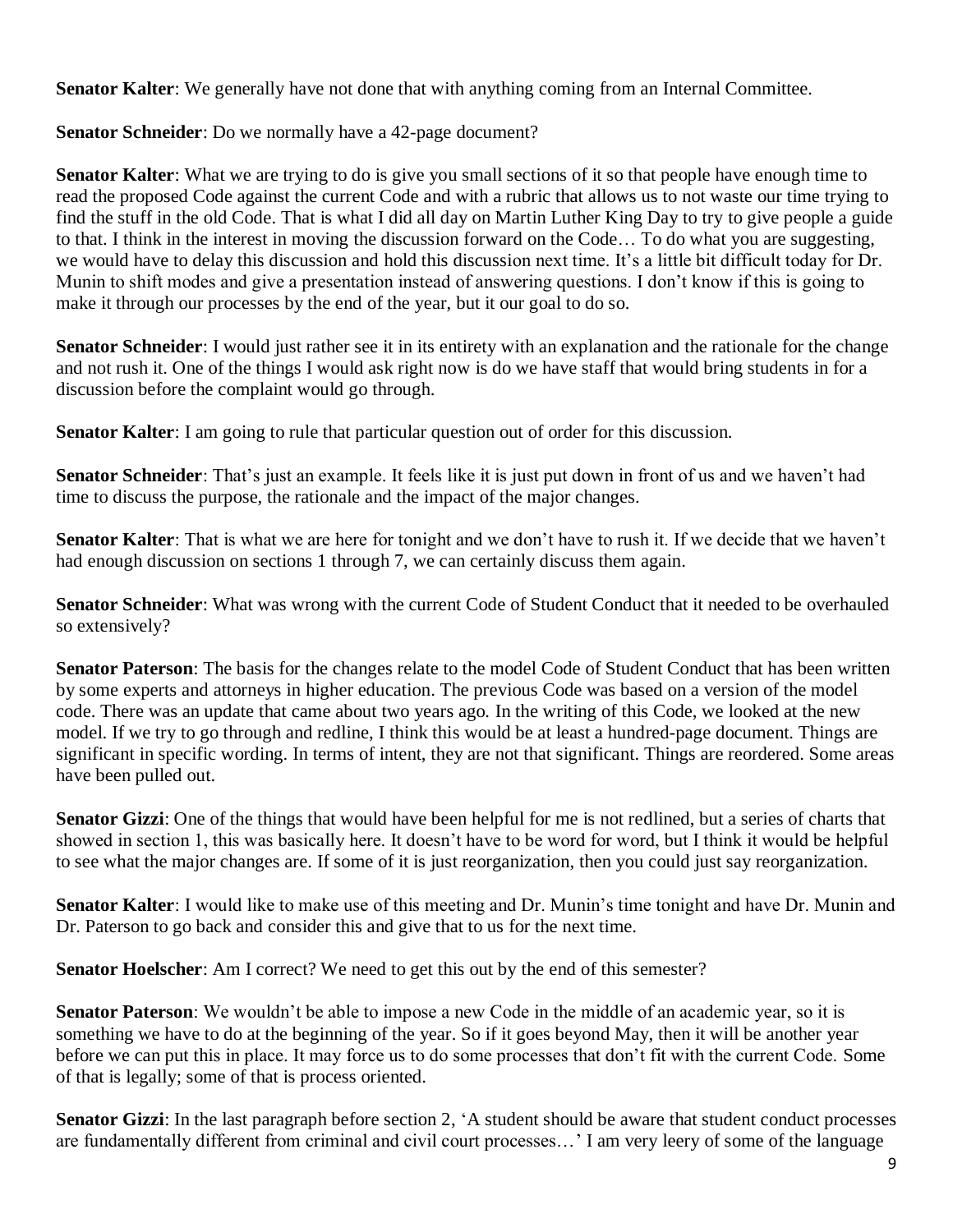in the paragraph. I don't know how you are going to define "fairness for all" and I think that the notion of due process raises concerns for me. I would like to see a more specific definition of due process.

**Senator Kalter**: We may get to that later on in the document. There is a distinction between legal due process and academic due process, but you are right—it is never defined. Are there any additional comments on sections 1 and 2? Moving on to section 3 on definitions. Are there any comments about that section?

Let's move on to Jurisdiction. I have one comment about that and that is the last time we reviewed the Code, lines 35, 36 and 37 say that students who host guests on campus and/or at university events may be held responsible for the actions of their guests. Does that mean if your parents are misbehaving that you are responsible for them? That came up last time the Code was reviewed and I would like Dr. Munin to give that answer.

**Dr. Munin**: The short answer is yes, parents are accountable. The longer answer for that is when there is a situation when a parent does something, you may or may not want to have the student to be held accountable for that. It is extremely rare, but we would need to take measures to protect the community.

**Senator Croker**: In the third paragraph, the Code refers to behaviors that take place on campus and various events and off campus when the off-campus behavior impacts university interests. Interest is defined very loosely here. It seems to me that the university can take it upon itself to hold any behavior as in its interest and, therefore, something students are held accountable for. It seems to me that that is rather a stretch. Off campus could be in their hometown during the summer months. Yes, we should be concerned if our students are engaged in criminal activities, but I am not really sure that that is our business.

**Dr. Munin**: As far as holding them accountable for off-campus behavior, sadly we can think of those awful cases where we would not only want to but have to intervene because of the egregiousness of the offense. I think that one way to answer your questions is the checks and balances of this process that in making a decision in the conduct process, if I am the hearing officer, I am making an individual decision and if the student feels that the outcome of that is unjust, they do have the right to appeal that to a second level.

**Senator Croker**: Say somebody is accused of some sort of criminal activity of whatever nature. We get to hear about this and we can get involved. So there are two parallel things going on. One is whatever the court systems are up to and what we are up to and I am not sure if that is appropriate.

**Dr. Munin**: You are not sure it's appropriate in what way?

**Senator Croker**: If someone is being accused of a crime and they are being dealt with through the police and the court system—obviously we can find that someone who has been found guilty of a crime should not be allowed on campus—but it sounds like that there are two parallel processes. Are we making our own adjudication of guilt or innocence independently of what a court decides or are those processes always going to be integrated?

**Dr. Munin**: The processes will not be integrated; they are separate processes. This is not a legal process; it is an educational one in nature that seeks to provide that educational opportunity for the student but also holds in balance making sure that our community is protected in certain circumstances. So they do not interweave through how it's adjudicated—student conduct and conflict resolution.

**Senator Gizzi**: One of my concerns is when an arrest occurs that the action that can occur from the student conduct is nothing more than the police report, which isn't necessarily an unbiased document. Then the adjudication process can be completed by the university in a very quick time without anything other than a police report. That is concerning to me.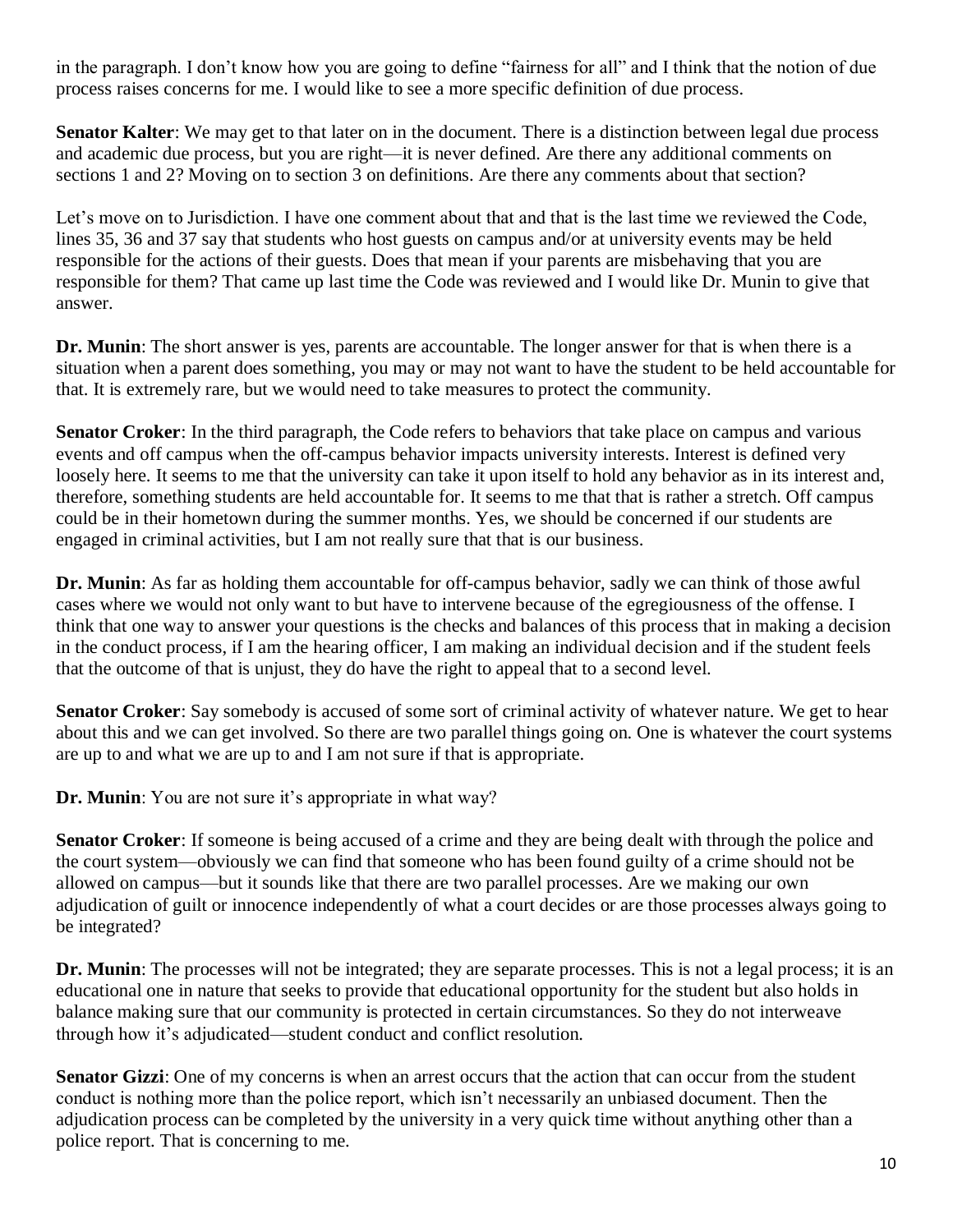**Senator Paterson**: A police report may be the basis for a charge and then the hearing. Decisions are not made without a hearing unless it is an interim action.

**Senator Gizzi**: But an initial decision can be made before a hearing.

**Senator Paterson**: There can be an interim action pending a hearing. Interim actions are taken rarely, when there is concern that that behavior is so extreme that there is a danger to students or the campus community.

**Senator Winger**: Wouldn't there also be a problem for the university on the other end. If you penalize the student, would you be subject to a lawsuit on the other side? Creating a parallel judicial system seems perilous to me.

**Dr. Munin**: These decisions are very difficult and absolutely litigation could be brought on either side. In some of these cases, we have to keep in mind that the alleged or real victim is a member of our community and failure to act in that way could also bring litigation. These are difficult conversations that are done with extensive training and the checks and balances of the right to appeal.

**Senator Dallas**: Going back to lines 34 and 35 on page 5. I know it says students, but what if a group were to bring in a guest and they were to do something that needed the university to step in; would that group or student still be responsible?

**Dr. Munin**: Answering hypotheticals is so very difficult because there is a question of intent. Philosophically, none of us got into this work to see how many cases we could push through at any given time. We got into this work because we genuinely believe in student learning and genuinely want to protect the community and that is the decision-making paradigm that I would put through that.

**Senator Kalter**: Anything further on section 4? Let's move to sections 5 and 6 together. This would be Interim Actions and Violations of Law.

**Senator Schneider**: Senator Kalter, I am not sure the senator's question was answered.

**Senator Kalter**: Senator Dallas, was your question addressed?

**Senator Dallas**: I understood what you were saying. I feel like the risk is still there for the group being penalized even if they are not involved.

**Dr. Munin**: Hypothetically, the Code is structured where we are responsible for the guests that we bring on campus. Stated black and white like that, then yes, there could be a conduct case. In the actual living of this document every day, that is not what we seek to do. We seek to have those educational conversations to protect the community. Outside of more specifics of what happened at the actual event, how potentially egregious the event was and whether there was intentionality in it, it is difficult to answer what the actual step would be.

**Senator Kalter**: Any questions about sections 5 and 6.

**Senator Powers**: If a student is taken out of the campus as an interim action and then found not guilty during the hearing process, what are the steps to get them back into the schoolwork and missing homework and not failing out?

**Dr. Munin**: First, we find students 'not responsible' instead of 'not guilty' to use our language. Everything possible from working with professors to trying to provide whatever kind of academic materials there are,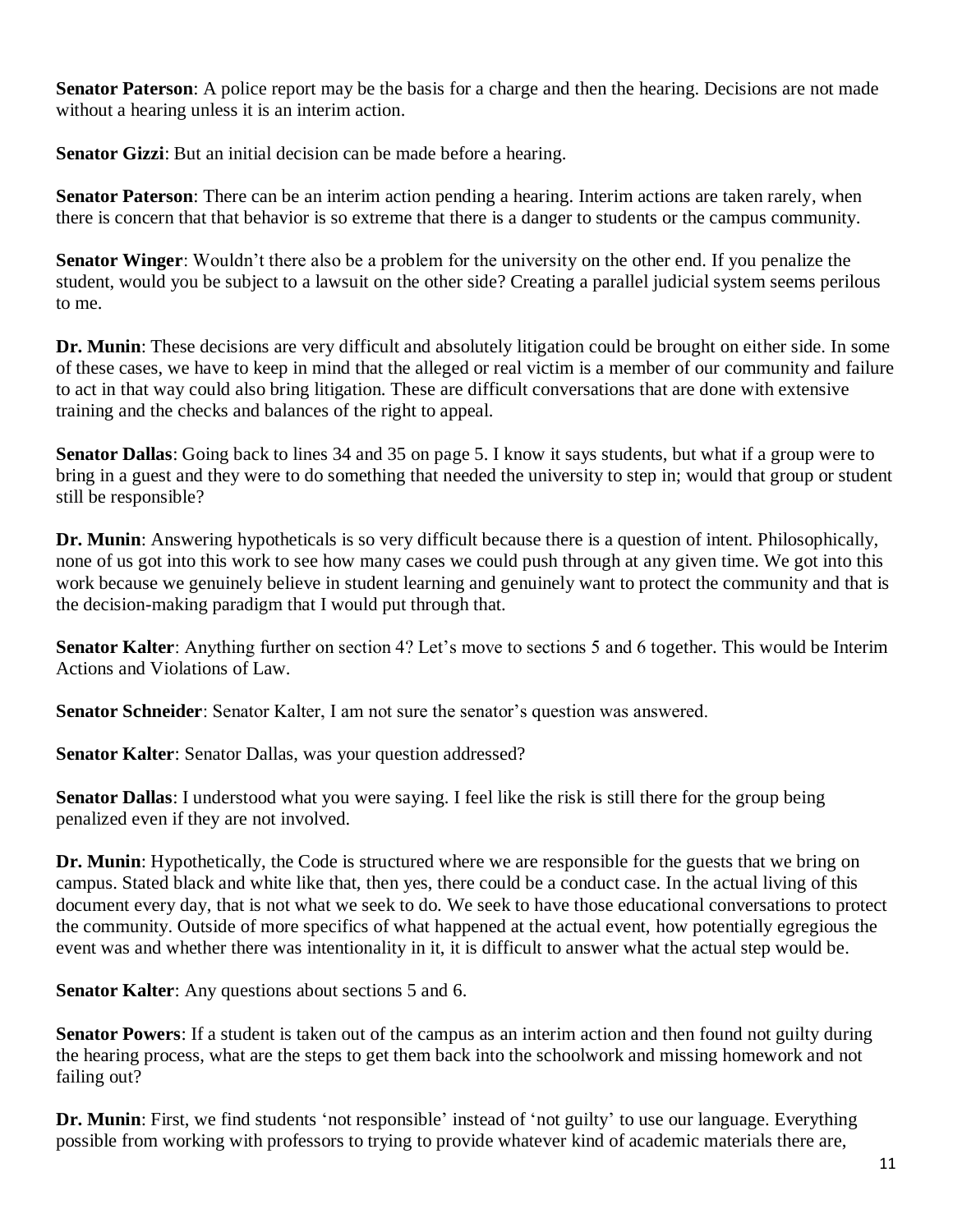working with fellow students to make up for notes. It would be very individualistic to the classes, but anything possible we could do to set the students up for success.

**Senator Powers**: Is that language in the document?

**Dr. Munin**: I don't believe that that is reflected in the document.

**Senator Powers**: Is there any way we could put that in the document?

**Dr. Munin**: So you would like language that in the case of an interim action where a student is allowed to return following the outcome of the process, it would either be the Student Conduct Conflict Resolution or the Dean of Students Office, would work to ensure that they are set up for academic success?

**Senator Powers**: Yes.

**Dr. Munin**: I could write that in. It would be inherently nonspecific. It would be more philosophical than policy.

**Senator Powers**: I still think it would be better to officially have it in there.

**Senator Kalter**: I wrote down language regarding how to restore the student to academic wholeness. I don't know whether that would be sufficient or if you would like something that is more detailed.

**Senator Powers**: More detailed would be better.

**Dr. Munin**: Would some of the examples I listed before, some of that extrapolated out, to provide the detail?

**Senator Powers**: Yes, that would be good.

**Senator Rich**: On off-campus behavior, the document describes university interests in off-campus behaviors in the preamble, jurisdiction and in violations that has been stated fairly broadly. But when we get to this section 5, Interim Actions, the language is substantially more restrictive. It refers to university property, operations of the university. The off-campus references fade into the mist. Is that intentional and what are the practical implications?

**Dr. Munin**: As far as the interim actions, it comes down to the extent of our authority. We can limit you from campus; we can limit you from activities related to the university. Limiting you at venues and at places where we don't have direct oversight or authority would be an overreach.

**Senator Paterson**: If I heard your question correctly, why is language in the preamble more general and more specific elsewhere. That was intentional.

**Senator Cassata**: In the preamble, it talks about due process. Under section 6, line 21 says accordingly formal rules of due process procedure and/or technical rules of evidence that are applied in criminal or civil courts do not apply to the student conduct process. So would due process still be applied or it does not apply to the conduct process at all?

**Dr. Munin**: I think you question gets to delineating in some way legal due process and institutional or university due process where that gets confused. There are ways we can clean up that language in order to make the two separate.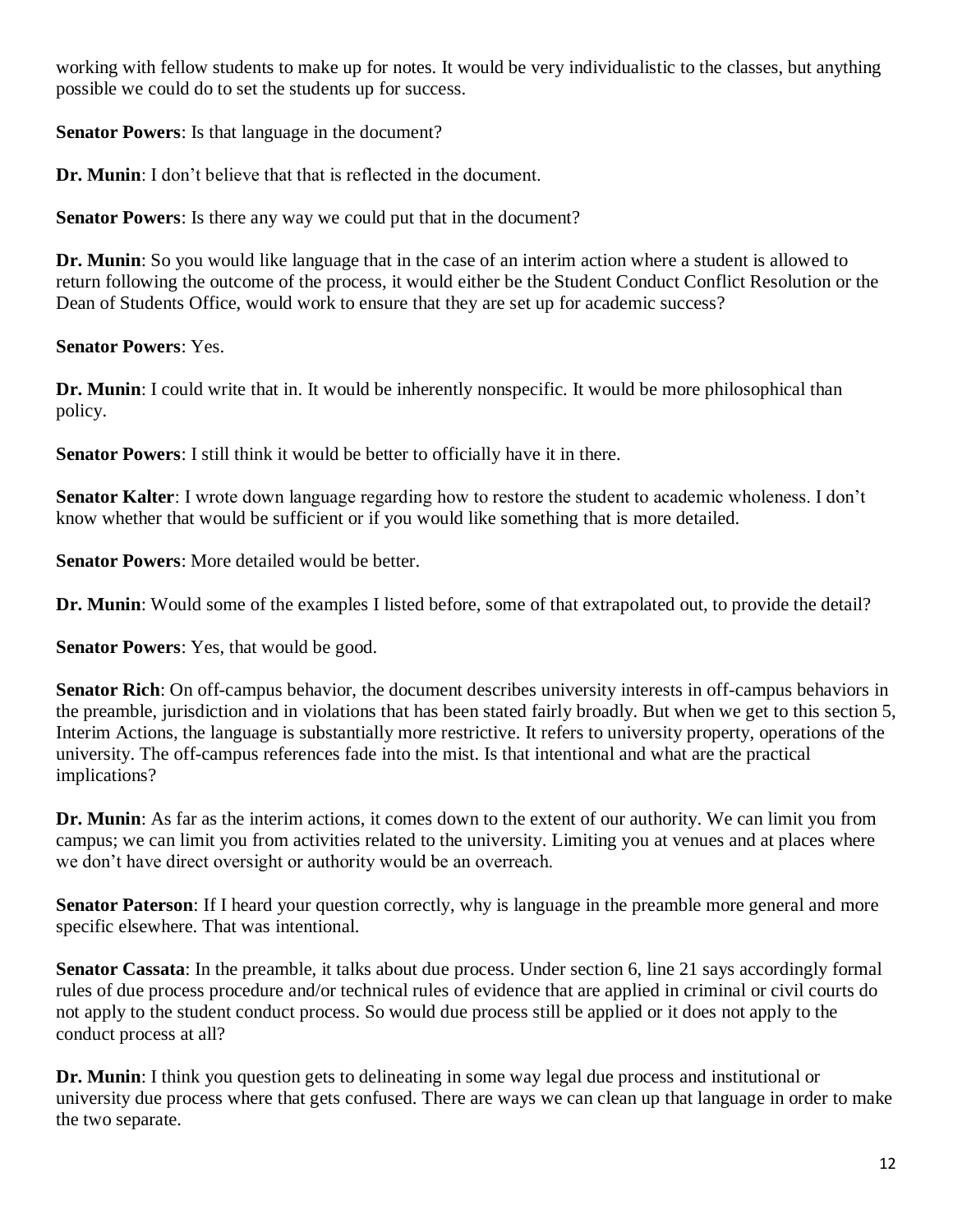**Senator McHale**: One question is about recompensatory accommodation when the issue is someone is falsely charged, then there are interim actions made. The word accommodation might be valuable there. On the second, I have a question back to the basis of the entire Code of Conduct. What was the organization that we got this template from that we are adopting?

**Senator Paterson**: The model code was developed by the Association of Student Conduct Administrators and the National Center of Higher Education Risk Management.

**Senator Kalter**: I have a grammatical comment. 5.A.c. is worded so that we are opposing a threat to the disruption rather than the actual disruption. It says alleviate a threat that the student poses to the disruption… I think we might want to say they are posing a threat.

**Senator Lin**: I have a question about number 8, the hazing section. It says failing to prevent or failing to discourage or failing to report anyone who enacts hazing, etc., would that entail…

**Senator Kalter**: What page are you on.

**Senator Lin**: Page 14.

**Senator Kalter:** I think you just jumped ahead to the next section.

**Senator Heylin**: If a student is suspended, is there any type of appeals process.

**Dr. Munin**: Do you mean the interim suspension?

#### **Senator Heylin**: Yes.

**Dr. Munin**: There is not an appeals process for that. The conduct process would decide whether that suspension stays as a sanction.

**Senator Kalter**: Any other questions on sections 5 and 6. Ok, section 7, the longest section that we have tonight. This is the section on university regulations.

**Senator Lin:** Page 14, line 10. If an organization were to be found to be hazing, would each member of that organization be facing consequences?

**Dr. Munin**: In the case of hazing in an RSO, it is possible individual members could be sent through the Code of Student Conduct in addition to the organization.

**Senator Lin:** But not all of them?

**Dr. Munin**: No, not all of them. There would have to be some understanding of involvement.

**Senator Gizzi**: Were there significant changes to the definitions of academic dishonesty? Is this our only academic dishonesty policy?

**Dr. Munin**: Yes.

**Senator Kalter**: I believe that the academic dishonesty policy is quoted in the catalog. Is that correct and is it substantially the same and which one takes precedence?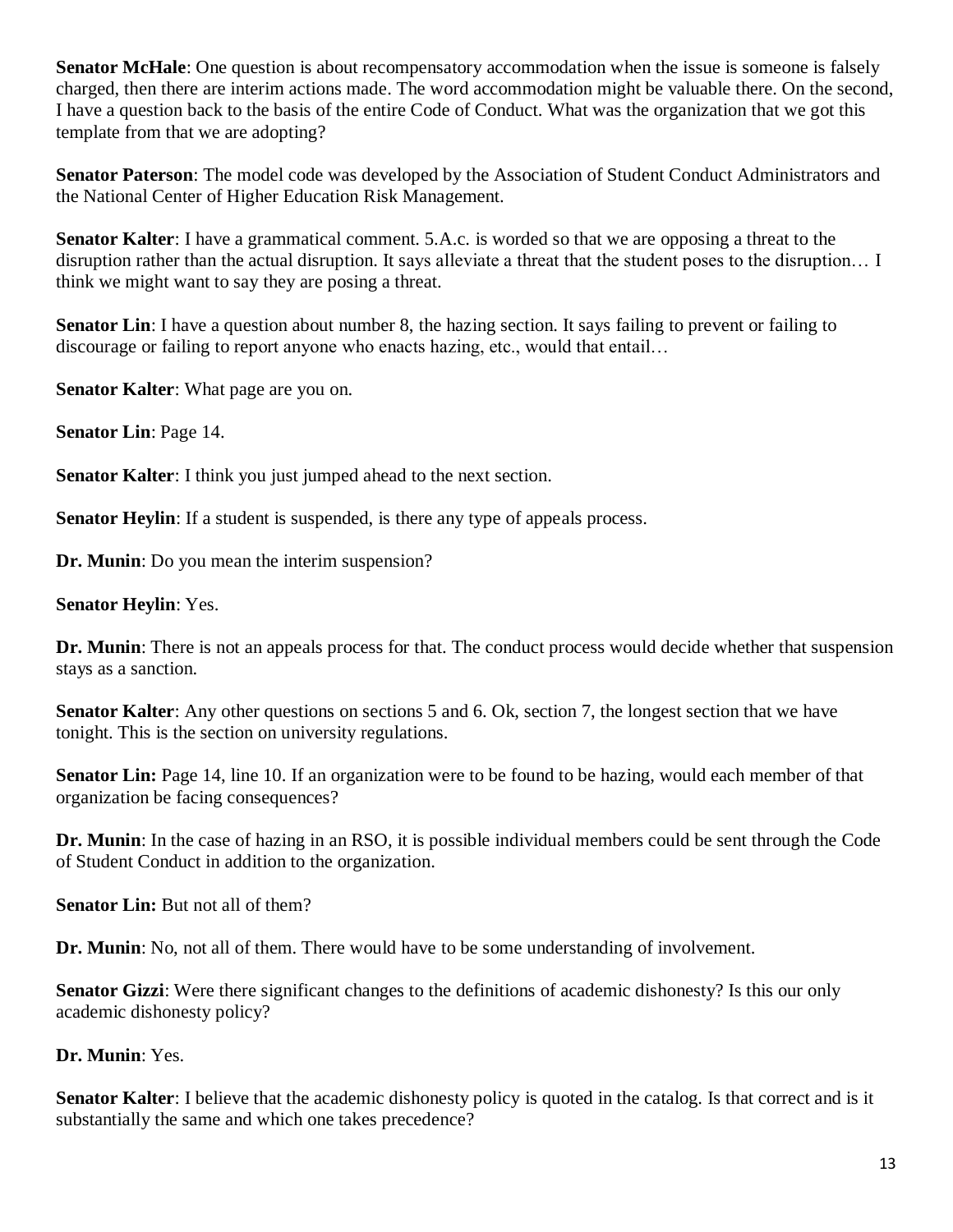**Jonathan Rosenthal, Associate Provost**: I would have to do some checking.

**Dr. Munin**: There is nothing that comes to mind as a substantive change with the academic dishonesty. There was one piece of information that came up in the conversation with Senator Kalter that I can highlight, but it was just relating to line 19 on page 7, 'group assignments', and the recommendation was to add unless otherwise indicated by instructor, all parties assigned to the assignment are responsible for the submission.

**Senator Kalter**: There were small wording changes that improved the academic dishonesty section. I think I noticed something substantive, but it wasn't big enough to mark out as a question.

**Senator Winger**: I am confused by the question raised by Senator Lin. Why doesn't the text reflect what you said? It seems to imply if a student knows about hazing, the student is subject to penalty.

**Dr. Munin**: If you have knowledge of it, there is an element of involvement.

**Senator Winger**: We use the participle "known"; we don't have a noun. I assume it applies to the person knowing is any student in that organization.

**Dr. Munin**: When I was answering the question, I was answering it through a completely different lens of a completely ignorant member of the organization who did not know what was going on, was not present and then conduct charges come down, that person would not be involved in that conduct case.

**Senator Winger**: But it wasn't about intent.

**Dr. Munin**: I mentioned intent as an example.

**Senator Winger**: But it is not about intent and involvement in this language, it's about knowing. So to Senator Lin's point, if you know your fraternity is hazing, but if you are not involved and you have no intent, you are still liable.

**Dr. Munin**: For me, the definition of knowing, there is an element of involvement.

**Senator Winger**: Can you change that language?

**Senator Paterson**: That language actually comes from the state law on hazing. It talks about having knowledge and the expectation is if you have knowledge, you are to report that. There is knowledge you have heard from someone as opposed to active knowledge where you are more knowledgeable in the planning process versus I learned later that something happened, so I am now knowledgeable.

**Senator Gizzi:** When we get to the sections about sanctions, one of the things that would be very valuable would be a brief report in aggregate—give us a sense of the numbers of the cases that we are dealing with, types of sanctions—aggregate data. Also, I don't know why the section on academic dishonesty would not be sent to the Academic Affairs Committee to take a very close look at.

**Senator Kalter**: There has been a concern about the Code of Student Conduct for a very long time. If we decide as a Senate that we want to send a section or the entire Code to a committee, we do have the power to do that.

**Senator Schneider**: I would be interested in how many cases go to appeal. One of my faculty is head of the appeals board and I wanted to know if there has been an upsurge and why.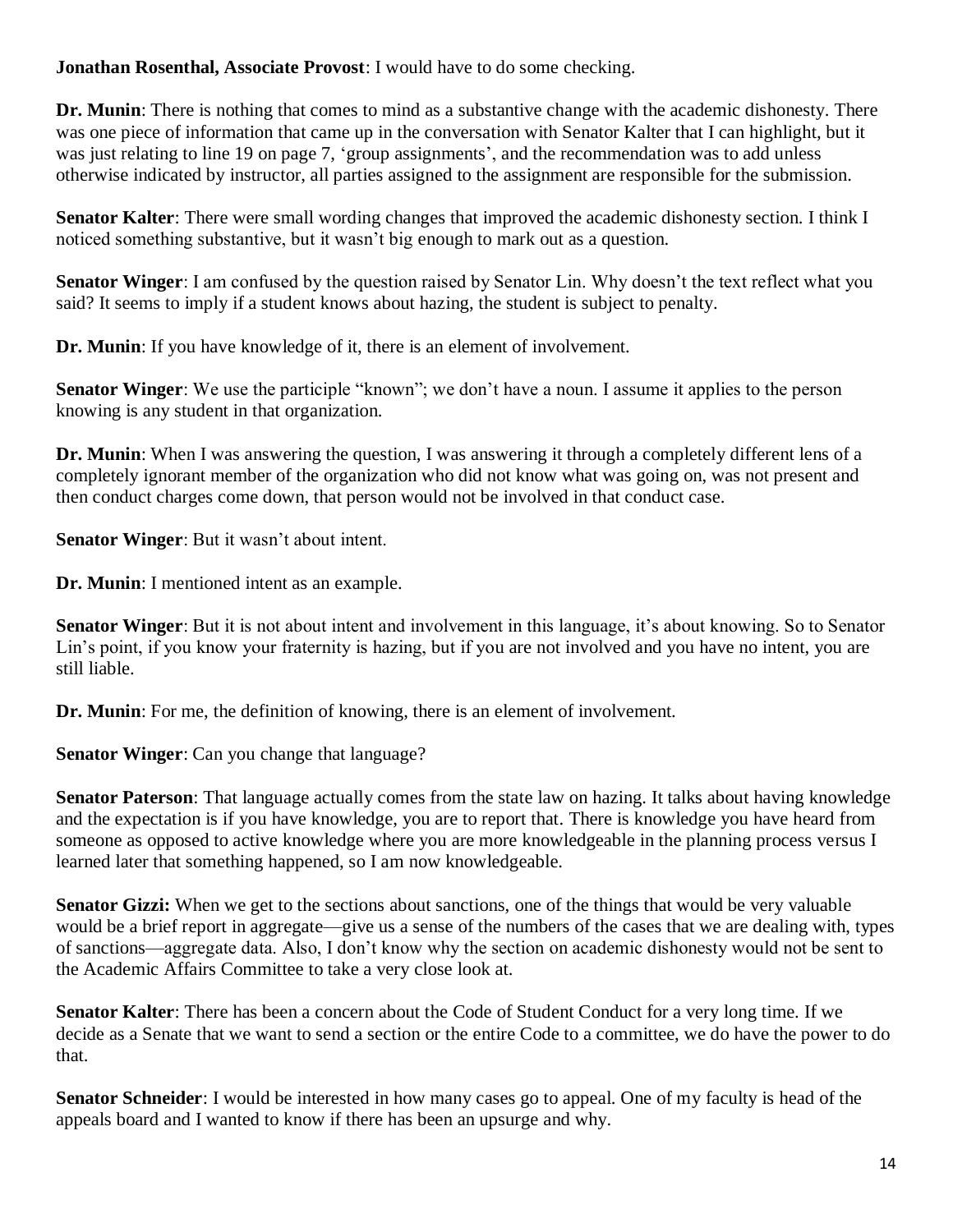**President Dietz**: I would like to express my deep sympathy to Dr. Munin in his first year to tackle this, but also my sincere appreciation for having done so. Thanks to VP Paterson for his work with this. It's tough work. Everybody is well intentioned and I really appreciate the engagement of the faculty and students around the table. I think everybody wants a good and workable document.

**Senator Kalter**: Are there any comments about process and going forward next time.

**Senator Horst**: Just to reiterate my plea. I am thinking about trying to communicate what is going on with this document to my faculty and potentially the students in the School of Music. It would help if I could send them a two-page document so that I can communicate effectively what is going on. So I believe if we can get some sort of executive summary for next time.

**Senator Kalter**: Dr. Munin, do you think it is possible to get an executive summary for next time in two weeks.

**Dr. Munin**: This is an executive summary you want to be very tangible, not philosophical? Because the big moves in this document are more philosophical. If you want something more tangible, we could make every effort to get that to you in two weeks.

**Senator Horst**: Or the philosophical stated clearly.

**Dr. Munin**: Sure, we have an executive summary that did accompany this to Student Government to encapsulate that. Perhaps I could send that and that would be of assistance.

**Dr. Kalter**: That would be fantastic; thank you. The plan is to bring sections 8 through 14, minus section 13, for the next session. Does anyone think we should go more slowly? Alright, we will go forward with our plan; we can pause at any time.

#### *Action Items:*

## *Election of Replacement Faculty Member for Senate Executive Committee*

(1 Faculty Vacancy; Self-Nominations are Welcomed)

**Senator Kalter:** We have a faculty vacancy on the Executive Committee. Senator Lessoff sort of accidentally got scheduled to teach during his regular 4:00 p.m. slot. Do we have any volunteers or nominations?

**Senator Horst**: I would like to nominate Nerida Ellerton.

**Senator Kalter**: Senator Ellerton, do you accept?

**Senator Ellerton**: Yes, I do.

There were no further nominations. The Senate unanimously acclaimed Senator Ellerton to serve on the Executive Committee for the remainder of the spring 2015 semester.

#### *01.26.15.01 Success Week/Final Exams Policy – Additional Revisions Following 1/21/15 Senate Meeting and 1/26/15 Executive Committee Meeting (Academic Affairs Committee/Executive Committee)*

**Senator Crowley:** The policy is designed to protect students from assignments that have been unannounced on the syllabus that are worth more than 10% of their grade due the week before final exams. The plan is that any assignment that might be due the week before exams would be written into the syllabus assignments at the beginning of the semester and that students would be assured that know what is expected of them all semester long. We had great deliberation on our committee regarding this because we are aware of professors' academic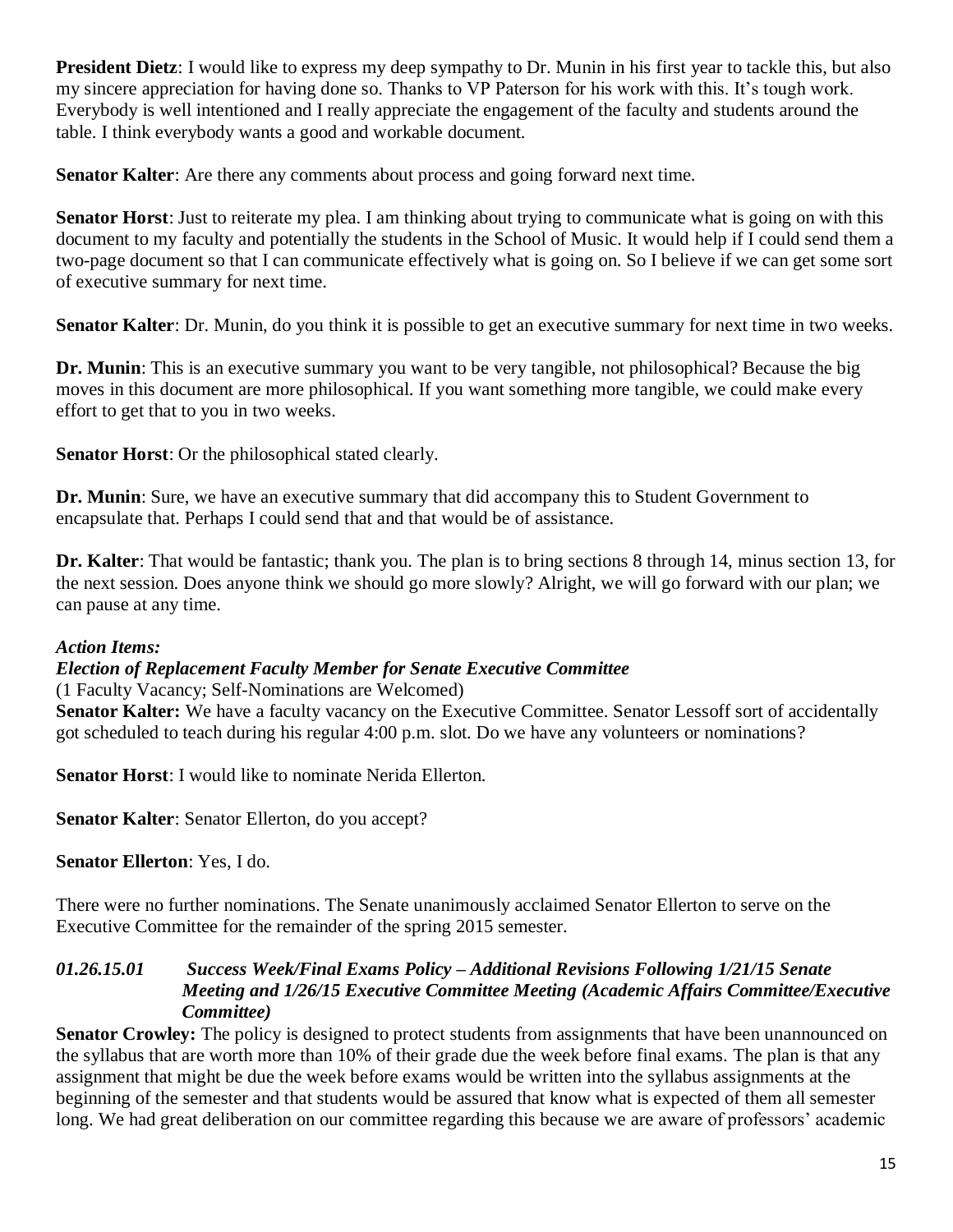freedom, yet we are very much aware also of students' right to know what is expected of them within a reasonable set of parameters.

**Senator Joyce**: This is a document that has been in the process for the last two years. It is something that Student Government has found is an issue on our campus and something that will help out students. I think we had a great information session last Senate and most of the corrections that were asked to be made have been made—a couple of grammatical things and minor tweaks—but beyond that, Student Government has full support of this document and I hope it gets passed.

**Motion XLV-130:** By Senator Crowley to approve the revised Success Week/Final Exams Policy.

**Senator Horst**: As I read this document, the second bullet point which talks about the responsibilities of the faculty to deliver a clear syllabus that outlines what is expected of the students makes a lot of sense to me. But the first bullet point, tests that are more than 10% of the course grade may not be given or due. It seems arbitrary between tests and assignments and take-home tests and papers. I really think it should be up to the faculty how they want to plan out their tests. I would like to make a motion to delete the first bullet point and then add to the second bullet point, 'tests and assignments worth more than 10% of your grade'.

**Motion XLV-131:** By Senator Horst, seconded by Senator Hoelscher, to delete the first bullet point and add 'tests and assignments worth more than 10% of your grade' to the second bullet point.

**Senator Joyce**: In essence, by taking out that bullet point, you are taking out the entire purpose of Success Week. Success Week is built around the test factor. If you add the tests of over 10% that have to be outlined in the syllabus, then you are rendering Success Week useless. It would just create a syllabus where a professor could outline their tests and it would not change anything. The purpose of nothing over 10% for tests is to create that week to allow students time to study for their final exams. If you know that you have a test that was outlined in the syllabus doesn't change the fact that you have to study for that test and then a week later, have a final exam. I understand that it will change course structures, but that is what the purpose of this is to do—to allow that week where students will have a full week where there are no substantial tests, quizzes, papers, projects that are dropped on them in the middle of the course.

**Senator Hoelscher**: I would argue in favor of the motion because it has to do with the freedom of the faculty. That is very important and I would argue further that it does a lot to protect the student if we require that it be in the syllabus because the syllabus is a contract. I would argue that academic freedom almost necessitates that we change that language.

**Senator Lessoff:** We as faculty impose restrictions not necessarily on the content of our curriculum, but on the procedures all the time. As I understand what generated this proposal was that students were concerned that faculty members were planning and assigning large amounts of work in the last week of classes and, in those same classes, during finals week. There is really no justification for doing that; it is a legitimate concern that the student government is raising and I think that we can adjust to the kinds of things that the Student Government is asking for.

**Senator Thurman**: I am going to speak on behalf of the Mennonite College of Nursing. It is a very rigorous curriculum. I had an exam a week before my final exam. I had to remember one-third of my curriculum before that day and then I had to regurgitate what I was taught three months before that exam as well. I think that 40% of my grade should not be decided in the last two weeks of school.

**Senator Kalter**: I have a question for Senator Horst. There is language further on, second to the last paragraph before "Grading". 'Instructors may petition their director or chair or dean of the College of Nursing if they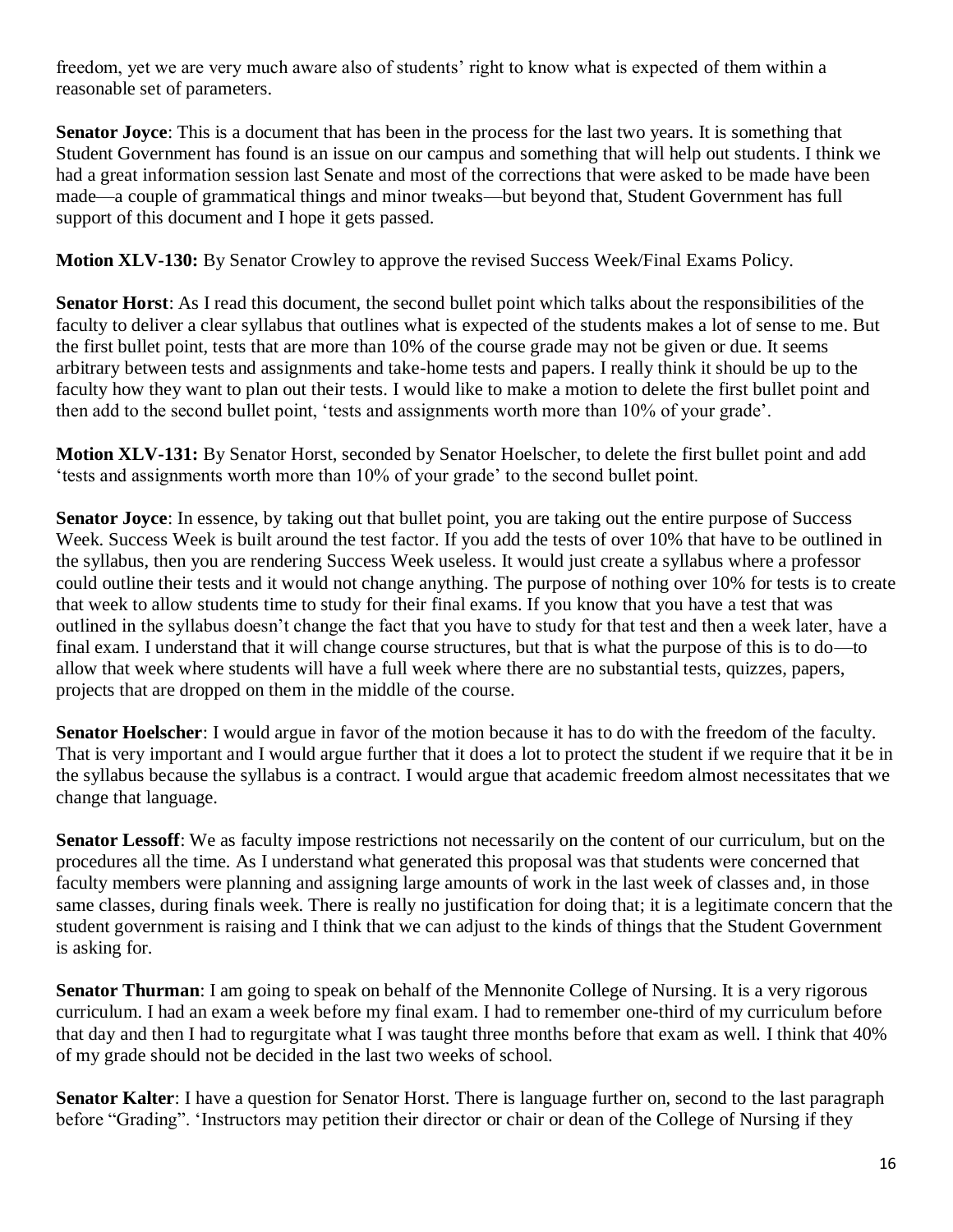believe the policy jeopardizes or interferes with their professional judgment regarding appropriate pedagogy.' Is your argument that that language does not cover the academic freedom issues?

**Senator Horst**: Then it also said it had to be publically posted. My argument is I don't really understand the difference between having a major paper due versus having a take-home test due versus having a test due. I understand the pressures on the students during the week before finals and a Reading Week would have nothing due, but if the point of the second bullet point is that we can't spring things on students, fine. I completely agree with that, but just to single out tests as one thing that could potentially be limited seems arbitrary to me if you are going to allow all of this other stuff. That's why I am suggesting that that bullet point be taken out and I did not consider, if the motion passes, how that would impact that later paragraph.

**Senator Gizzi**: I don't think we even need this policy if we are going to make this change. I think Senator Joyce is correct that we are defeating the entire purpose of it. I am not 100% sold on it, but if we approve this amendment, we might as well just start all over.

**Senator Huxford**: That is not true. There are two big issues; one is not springing sudden assignments in that last week versus the 10%. They two separate issues and they are very important. I don't think it is a particularly good idea to spring a big test in that final week, but I don't think we should stop the faculty having that choice because of academic freedom.

**Senator McHale**: I really respect the work by the student body in coming up with the policy. I agree with Dr. Gizzi that if we get rid of this, we get rid of the essence of the policy. I am reluctant about the academic freedom word being thrown around. Usually, I think of that as the protection of ideas and repression of our ideas, rather than I can choose not to teach the last seven weeks of my class and that's my freedom. Academic freedom is being thrown around a little bit more than what the original intent was, which was to protect from political repression those ideas that are unfriendly. The second thing is far be it for anybody in the faculty to make decisions about when to put a test based on their personal preference rather than what is good for a student. To differentiate, as a teacher of mass media writing, there is a large project that they work on all semester that is due the week before finals week. I think it is going to be up to individual faculty members to use some discretion and try to reserve and respect the wishes of the student body and what they think might make them have a healthier final exam experience.

**Senator Croker**: I want to try and clarify something that relates to things Senator Horst and Senator Huxford said. The difference between an examination and a large project like Senator McHale just mentioned is really time cost of the activity. So that large project, if that is due the week before finals, if they come to us and say, 'This is too much work.', we say you have had three months to do the project. An exam, almost by definition, is something you can't do the preparation for three months before it's due and then you are ready. So I think that there is a key distinction between these types of projects. This leads to the difference between the two points. That distinction only works if the student has the lead up time to work on the projects, hence, the not springing it on them at the last moment. The intent was not to have big back-to-back exams. In an earlier version of this, students were keen to not have anything during that week. I want those large projects due; I think that is appropriate because there is enough time. So that is why the distinction is made between tests and the other assignments. I would also like to agree with Senator McHale about academic freedom. Nowhere in our definition of academic freedom is the scheduling of assessments; it is about the content—what we say, not the timing of when we assess it.

**Senator Huxford**: That is a very good point. I think you are making an important division there.

**Senator Stewart**: If you have got a certain amount of material that you want to test the student on, you can put that material in the week before the final week of school or include it in your final exam. Why do have to give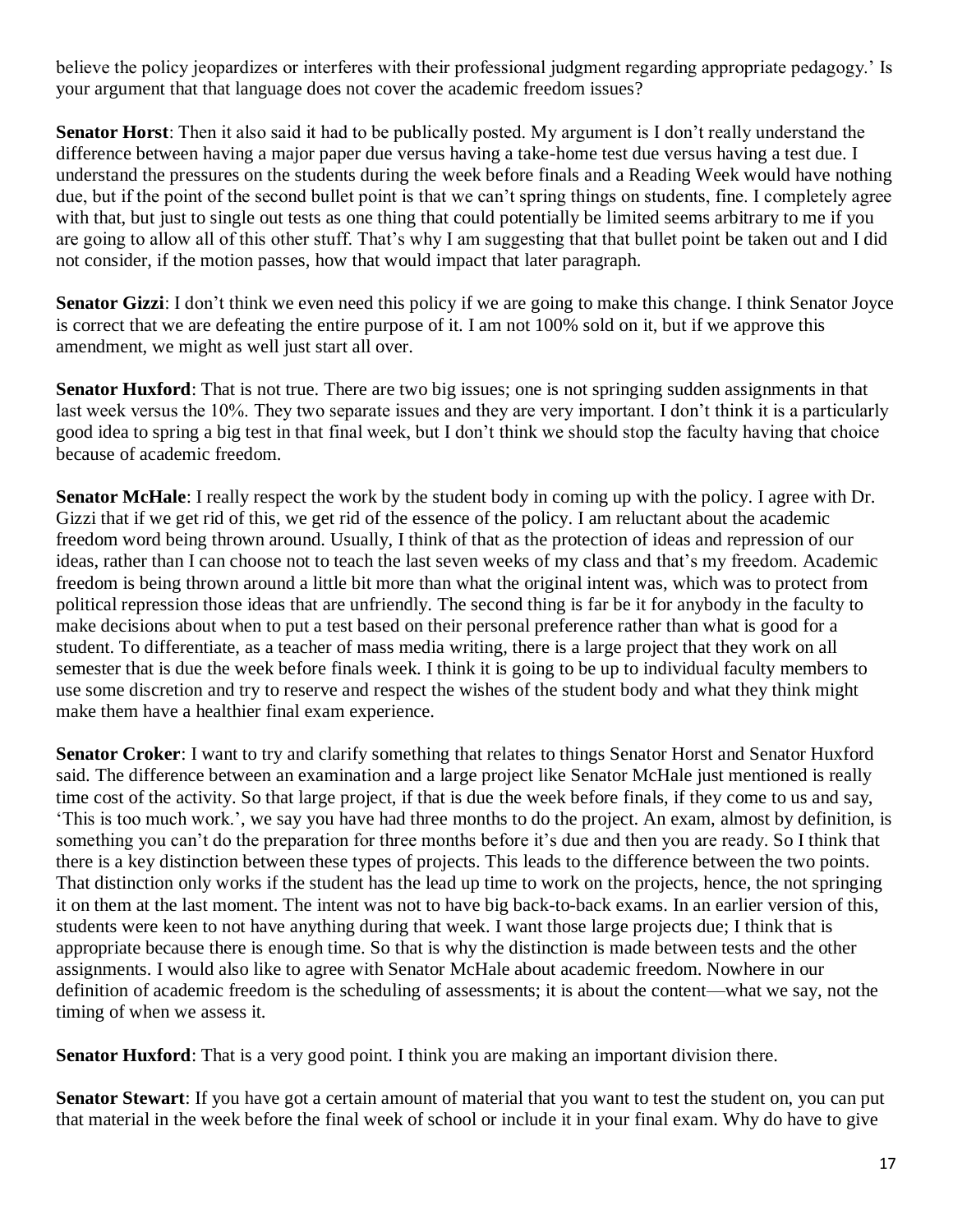them another big test the week before exams when they really need to be studying for exams, so I am kind of in favor of the students' proposal.

**Senator Hoelscher**: I am concerned that students will try to classify a final project as an exam and they always beg me for the last possible minute. If this goes through, then I am probably not going to allow them that. I am going to require everything to be due before finals week no matter what you call it—project, exam—because sometimes those things are not clear. I did enjoy the definition between the two and that might change my mind a little bit.

**Senator Powers**: In my personal opinion, I don't think any student would think a project was an exam or even bring that up to a teacher.

**Senator Nagorski**: I have cumulative finals. I might argue that an exam in that final week will allow the student to be up to date and ready for a large section of my cumulative final. Therefore, I am helping my student prepare for the final.

**Senator Joyce**: The purpose of this document and the foundation that it comes from is that this week will be for studying. Even if you may take away that chance when that test may help studying for the exam, this week will allow for that studying that would have occurred to study for that exam, except the exam will have already passed and they can focus fully on all of the material rather than just that last section.

**Senator Whittington**: With most syllabi, if you term it a project, I believe it is a project. Many of my classes have projects that you work on the entire semester, but you do have exams and they are clearly labeled on the syllabus.

The question was called. The motion to amend the document did not pass.

**Senator Kalter**: The motion has failed, so we go back to the original motion on floor, which is the Success Week/Final Exams Policy in front of you. Do we have further debate on the motion as a whole?

**Senator Joyce**: In debating the motion to amend, we pretty much debated the entire document. This is a strong document. This is something that students have found is an issue on our campus. It is something that the Student Government has been working on for two years and it will improve our campus.

**Senator Stewart**: A large bulk of what is in this document is in the existing exam policy, which says don't give your (final) exams the week before exam week, but give them during exam week.

**Senator Crowley**: I admire our students for participating in shared governance because they have worked very hard.

**Senator Astroth**: Under alternate arrangements for exams, in the last sentence of the first paragraph, could you add "or the Dean of the College of Nursing" to that one as well?

**Senator Kalter**: That seems to me like a friendly amendment. Does the Academic Affairs Committee agree?

#### **Senator Crowley**: Yes.

**Senator Kalter**: Going back to Senator Horst, going back to that second paragraph before 'Grading' that says instructors may petition their department or school director…We may not want to call that academic freedom, but I think there is an ethic on all campuses that faculty should be making decisions in the classroom and about the classroom. That is where the faculty, if they feel very strongly that they need to have sectional exams and